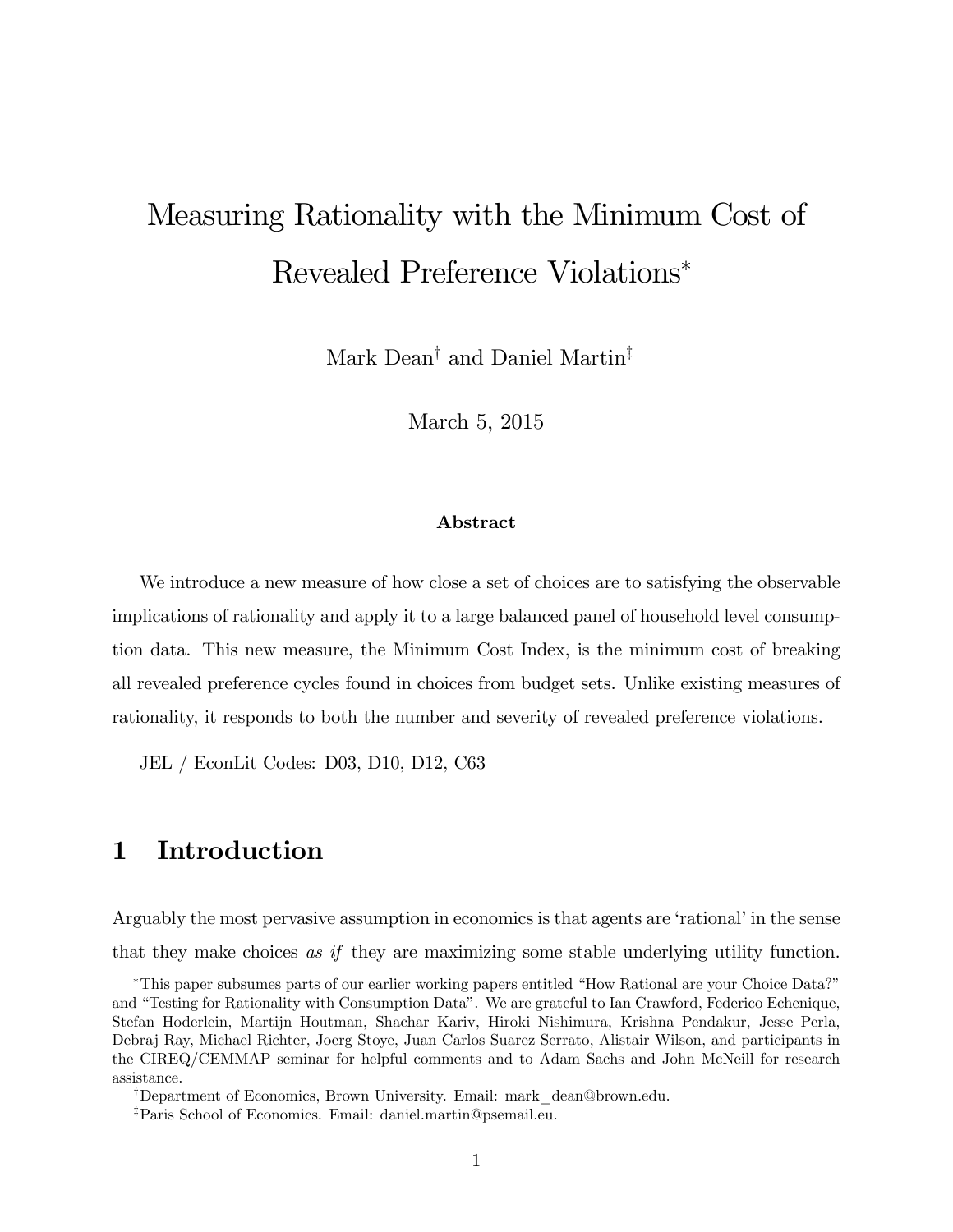Since the pioneering work of Samuelson [1938], Houthakker [1950], and Richter [1966], the necessary and sufficient condition for choices to be consistent with utility maximization have been well known: the preference relations revealed by choice must be acyclic, excluding cycles of indifference.

As shown by Afriat [1967] and Varian [1982], acyclicality provides a simple, elegant, and nonparametric way of testing whether a finite set of choices is in line with utility maximization. Unfortunately, it provides no information as to whether choices that contain revealed preference cycles are 'close' to being rational. A single mistaken choice is enough to declare an entire data set incompatible with rationality, even if all other choices could be explained as resulting from utility maximization. In practice, most choice data sets contain some revealed preference cycles.<sup>1</sup> In order to gauge the extent of these violations, a number of 'goodness of fit' measures for rationality have been proposed in the literature.<sup>2</sup>

In this paper, we propose a new measure of goodness of fit we call the Minimum Cost Index (MCI). This index is the minimum cost of breaking all revealed preference cycles in a data set, where the cost of removing a relation is determined by the money metric (Varian [1982]). Under this metric, if bundle x is chosen when y is available for \$100 less, the revealed preference for x over y is 'stronger' than if x was chosen when y was available for \$1 less. While existing measures have appealing computational properties or intuitive interpretations, MCIís advantage is that it responds to both the number and severity of revealed preference violations. This is not the case for measures proposed by Afriat [1973] (which measures only the cost of the largest violation), Houtman and Maks [1985] (which counts only the number of violations), and Echenique, Lee, and Shum [2011] (which only looks at the cost of the mean or median violation). Apesteguia and Ballester [2015] discuss in detail the problems with existing indices. We discuss the relationship between our index and those currently in the literature in section 2.1.

<sup>&</sup>lt;sup>1</sup>See Koo [1963], Varian [1982], Famulari [1995], Andreoni and Miller [2002], Choi, Gale, Fisman, and Kariv [2007], Cherchye, De Rock, Sabbe, and Vermeulen [2008], Beatty and Crawford [2011], Echenique, Lee, and Shum [2011], and Crawford and Pendakur [2013].

<sup>2</sup>Several of the proposed methods will be discussed below, but see Koo [1963], Afriat [1973], Houtman and Maks [1985], Varian [1993], Famulari [1995], Beatty and Crawford [2011], Echenique, Lee, and Shum [2011], and Apesteguia and Ballester [2013]. Varian [2006] and Cherchye, Crawford, De Rock, and Vermeulen [2009] provide excellent reviews.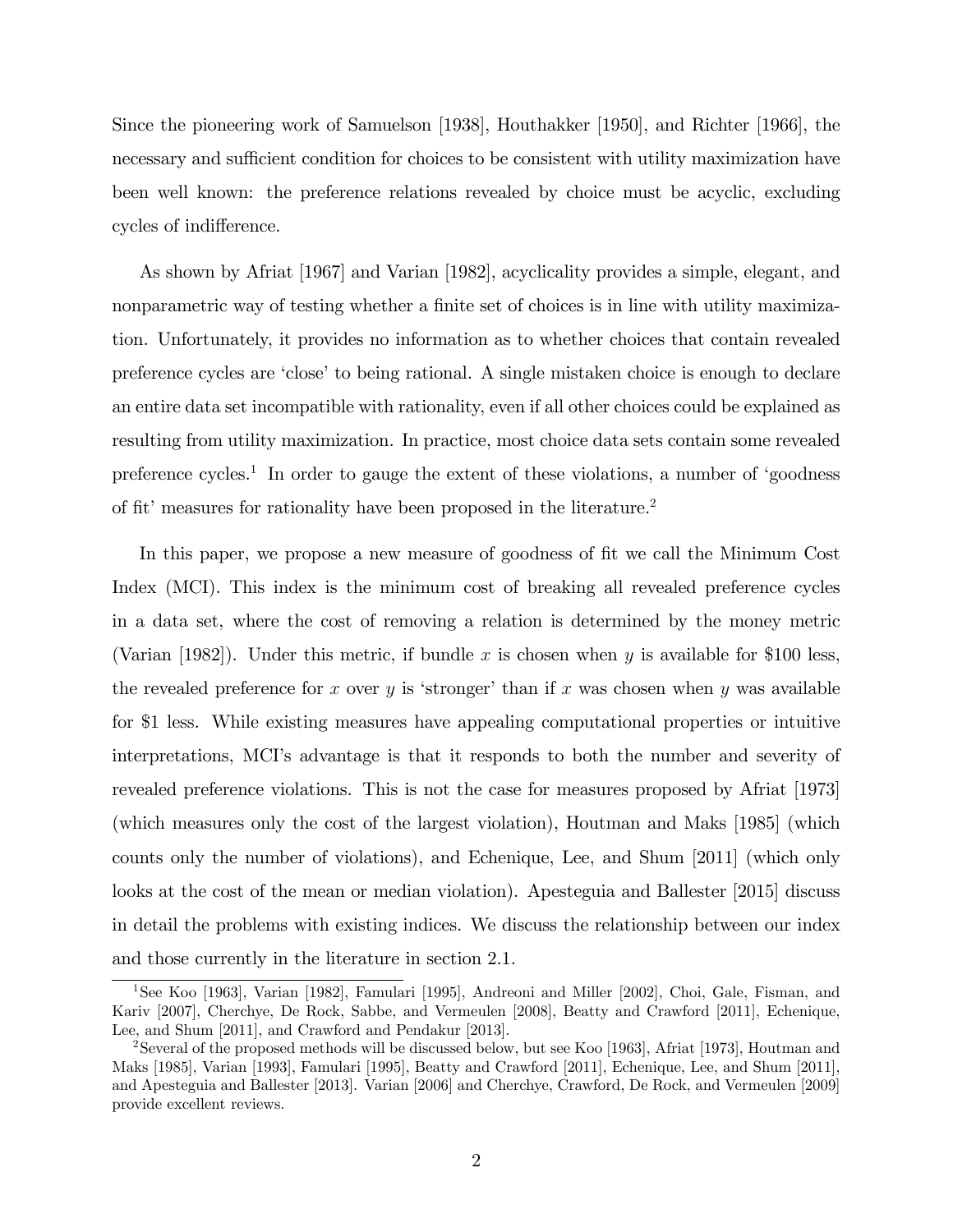We also introduce an algorithmic method for calculating MCI and related indices.<sup>3</sup> Like many goodness of fit measures, the calculation of MCI is an NP-hard problem, meaning that the solution time can grow quickly with the number of observations.<sup>4</sup> Our algorithm takes advantage of the fact that calculating MCI is equivalent to solving a minimum set covering problem (MSCP), which is well studied in the computer sciences and operations research literature. While MSCP is equally complex from a theoretical perspective, this is useful in calculating MCI because there are a wide variety of methods that are extremely efficient in solving MSCP for practical cases and are included in standard 'solver' software packages (see Caprara, Toth, and Fischetti [2000]).

We use our algorithm to calculate MCI for grocery scanner data of the type considered by Aguiar and Hurst  $[2007]$ <sup>5</sup>. We find that while the cost of removing all cycles in the consumption data is small (on average  $0.08\%$  of a household's total expenditure), this is also true of uniform random choice  $(0.43\%$  of total expenditure). We treat the difference between these two values (which we call the 'Selten score') as an additional goodness of fit measure that takes into account the predictive power of MCI. This approach is related to the predictive power adjustment proposed by Beatty and Crawford [2011].

We find significant differences in the Selten score between demographic groups.<sup>6</sup> Perhaps our most interesting Öndings are that households of retirement age are more rational than younger households, and that households with more than one "head of household" are more rational than those with one. The former finding may make sense in light of the findings of Aguiar and Hurst  $[2007]$ , who show that seniors invest more time and effort in shopping than younger households. The latter finding is puzzling in light of the fact that aggregation

 $3$ See Choi, Kariv, Müller, and Silverman [2014] for an application of our approach to the index of Houtman and Maks [1985]. Our approach cannot be used to calculate Echenique, Lee, and Shumís Money Pump Index (MPI), but Cherchye, De Rock, Smeulders and Spieksma [2013] suggest variants of MPI that can be calculated in polynomial time.

<sup>&</sup>lt;sup>4</sup>The complexity of various measures is discussed in Smeulders, Cherchye, De Rock, and Spieksma [2014].

<sup>&</sup>lt;sup>5</sup>This data set records the prices and quantities of all packaged food and beverage purchases made in any grocery store, convenience store, discount store, or drug store for a sample of 977 households over a period of 24 months.

<sup>&</sup>lt;sup>6</sup>It should be noted that, while we describe households that do not behave as if they are maximizing a stable utility function as being 'irrational', this is really a linguistic shortcut. There are many reasons why a household may have revealed preference cycles which are perfectly sensible – preference shocks for example. Essentially, we are checking whether consumption choices can be modeled as resulting from maximizing a single, stable utility function, not whether departures from this model are rational.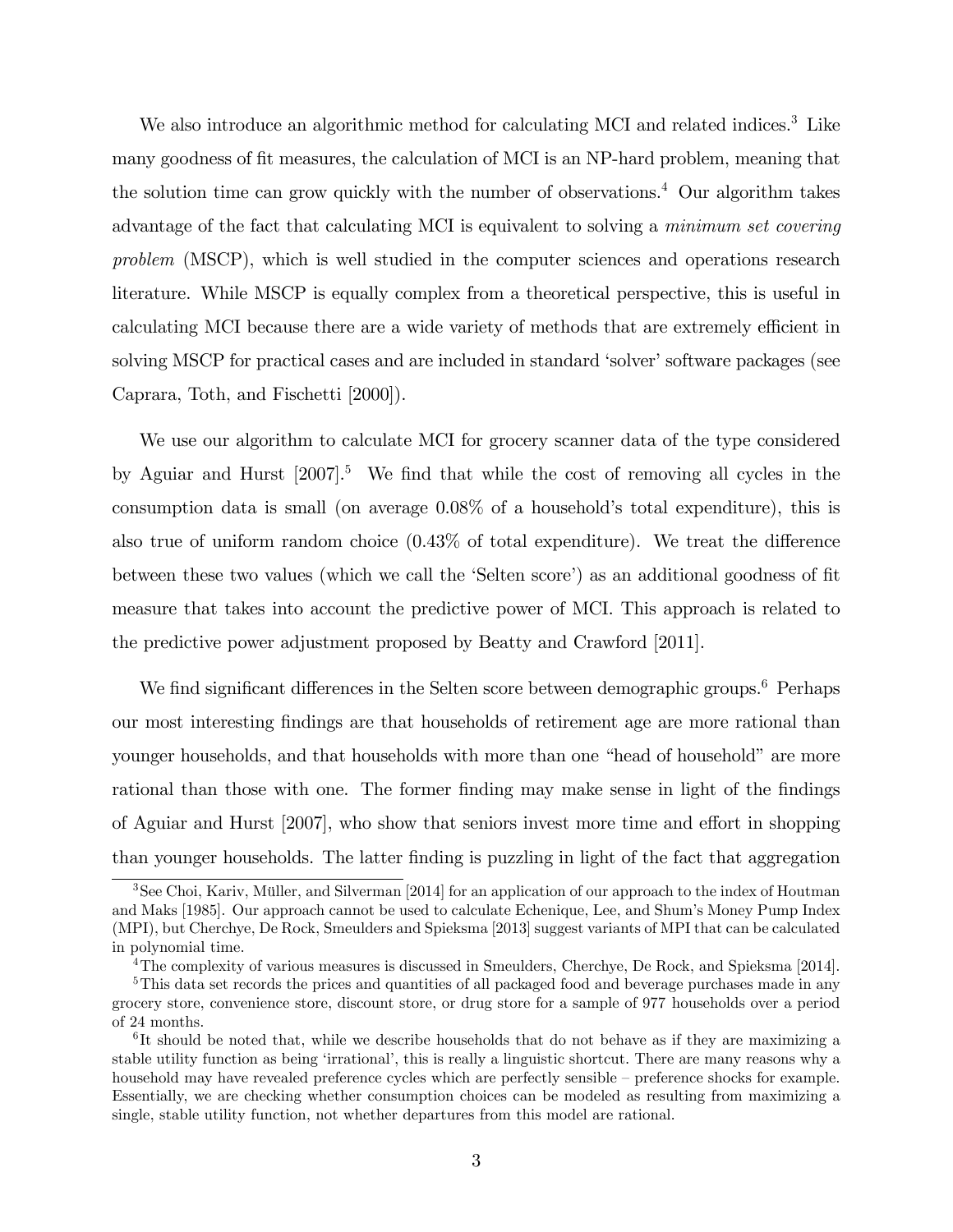of preferences at the household level can lead to irrational choice (e.g. Cherchye, De Rock, Sabbe, and Vermeulen [2008]).

Our results demonstrate the importance of considering predictive power when comparing behavior across demographic groups. For instance, while we find a significant relationship between the age of household heads and the Selten score, the relationship disappears when the dependent variable is the raw MCI value. This suggests that differences in irrationality can be obscured by differences in the ability of data sets to expose irrational behavior.

We also find that predictive power is largely unaffected by choice of price index or time period, but is significantly affected by the degree of product aggregation. The consumers in our choice set are actually less rational on average than a benchmark of uniform random choices if we place products into 38 product categories instead of 3 product categories.<sup>7</sup> When using more detailed product categories, a random choice benchmark based on actual choices, as proposed by Andreoni, Gillen, and Harbaugh [2013], provides (in our view) a more sensible predictive power adjustment, as uniform random choice provides unrealistically few revealed preference violations.

Section 2 describes the Minimum Cost Index in detail. Section 3 applies our measure to the consumption data. Section 4 discusses the related literature.

# 2 A New Measure of Rationality

In this paper, we introduce, and then implement, a new measure of rationality for choices from budget sets. This measure, the Minimum Cost Index, is the lowest cost way of breaking all revealed preference cycles in a data set, divided by total expenditure. We say a revealed preference cycle is ëbrokeníif a revealed preference relation is removed from that cycle, and the 'cost' of removing a revealed preference relation is measured by the monetary difference between the chosen and non-chosen bundle that generated the relation.

Formally, a data set  $S = \{(p_t; q_t) | t = 1, ..., T\}$  is composed of T observed choices from  ${}^{7}$ For example 'soda' and 'milk' instead of just 'beverages'.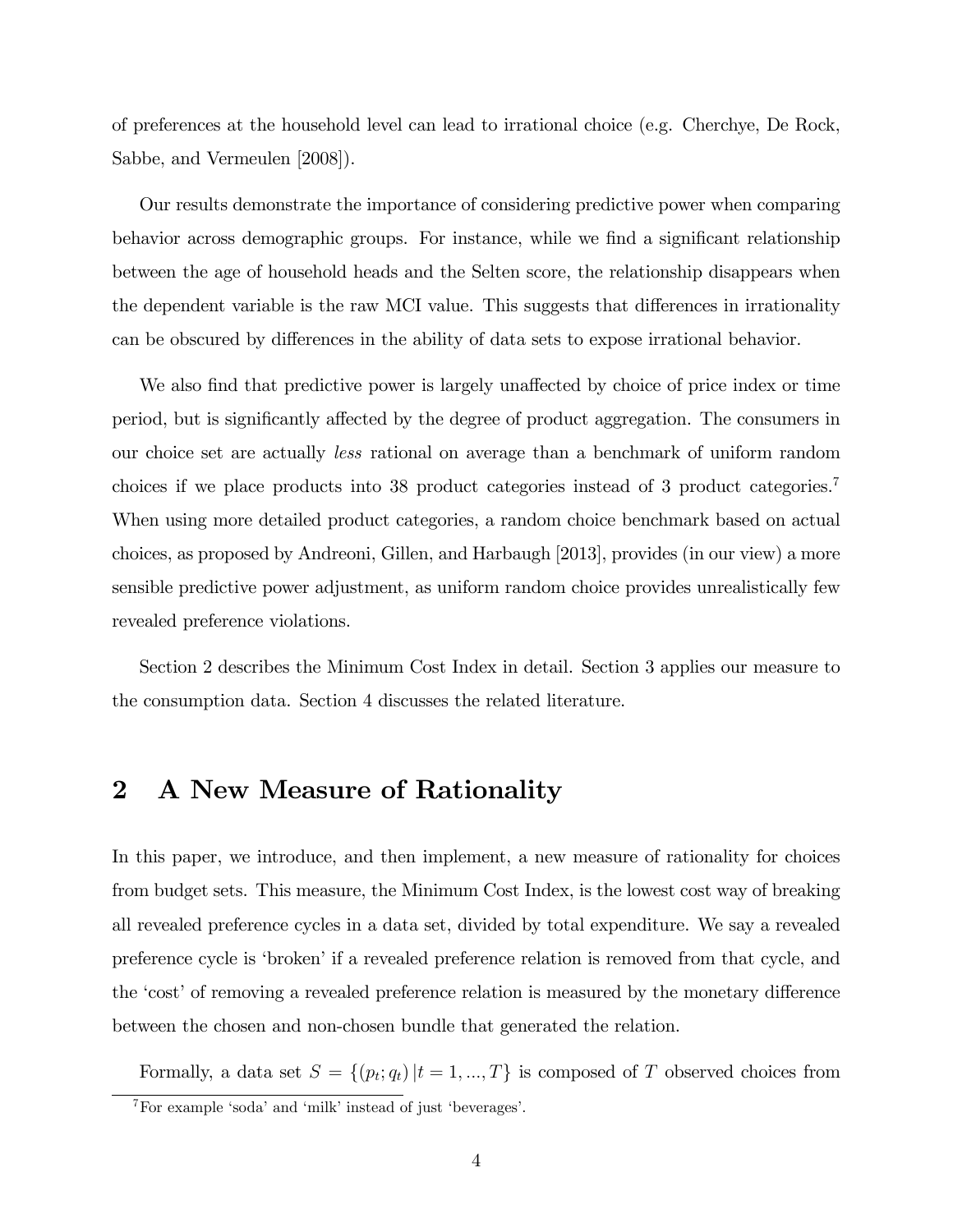budget sets, where  $p_t$  is the vector of prices and  $q_t$  is the vector of quantities (bundle) for observation t. The revealed preference relation  $R_0$  is defined using the standard revealed preference concept: x is revealed preferred to y if y was affordable when x was chosen. Thus, for  $x, y \in T$ ,  $q_x R_0 q_y$  if  $p_x q_x \geq p_x q_y$ .

**Definition 1** For a data set S, the Minimum Cost Index (MCI) is defined as

$$
W = \min_{B \subset R_0} \frac{\sum_{(x,y) \in B} p_x (q_x - q_y)}{\sum_{x=1}^T p_x q_x}
$$

such that  $R_0/B$  is acyclic.

In this definition, B is the set of removed relations, and  $p_x (q_x - q_y)$  is the cost of removing relation  $q_x R_0 q_y$ .<sup>8</sup> The following example illustrates MCI.

### FIGURES 1 AND 2 AND TABLE 1 ABOUT HERE

**Example 1** Consider the (fictitious) data set described in table 1, consisting of observed choices of two-good bundles under different prices. The data set consists of three observations, so  $T = \{x, y, z\}$ . The prices in effect for each observation are given in the second and third columns of table 1, while the observed quantities purchased are given in the next two columns Figure 1 shows the implied budget sets and chosen bundles for each observation.

In order to extract the revealed preference information from this data set, we need to calculate the cost of each bundle  $q_x$ ,  $q_y$ , and  $q_z$  under each set of prices  $p_x$ ,  $p_y$ , and  $p_z$ . This is shown in the last three columns of table 1. In this example, each bundle is revealed preferred to all the others at the price it is purchased. This revealed preference information,

<sup>&</sup>lt;sup>8</sup>An alternative approach would be to consider removing observations rather than revealed preference relations. A difficulty with this approach is how to assign a cost to removing an observation. One natural way of doing so would be the cost of all revealed preference violations generated by an observation, but that risks applying a high cost to an observation even if it generates only low cost revealed preference relations.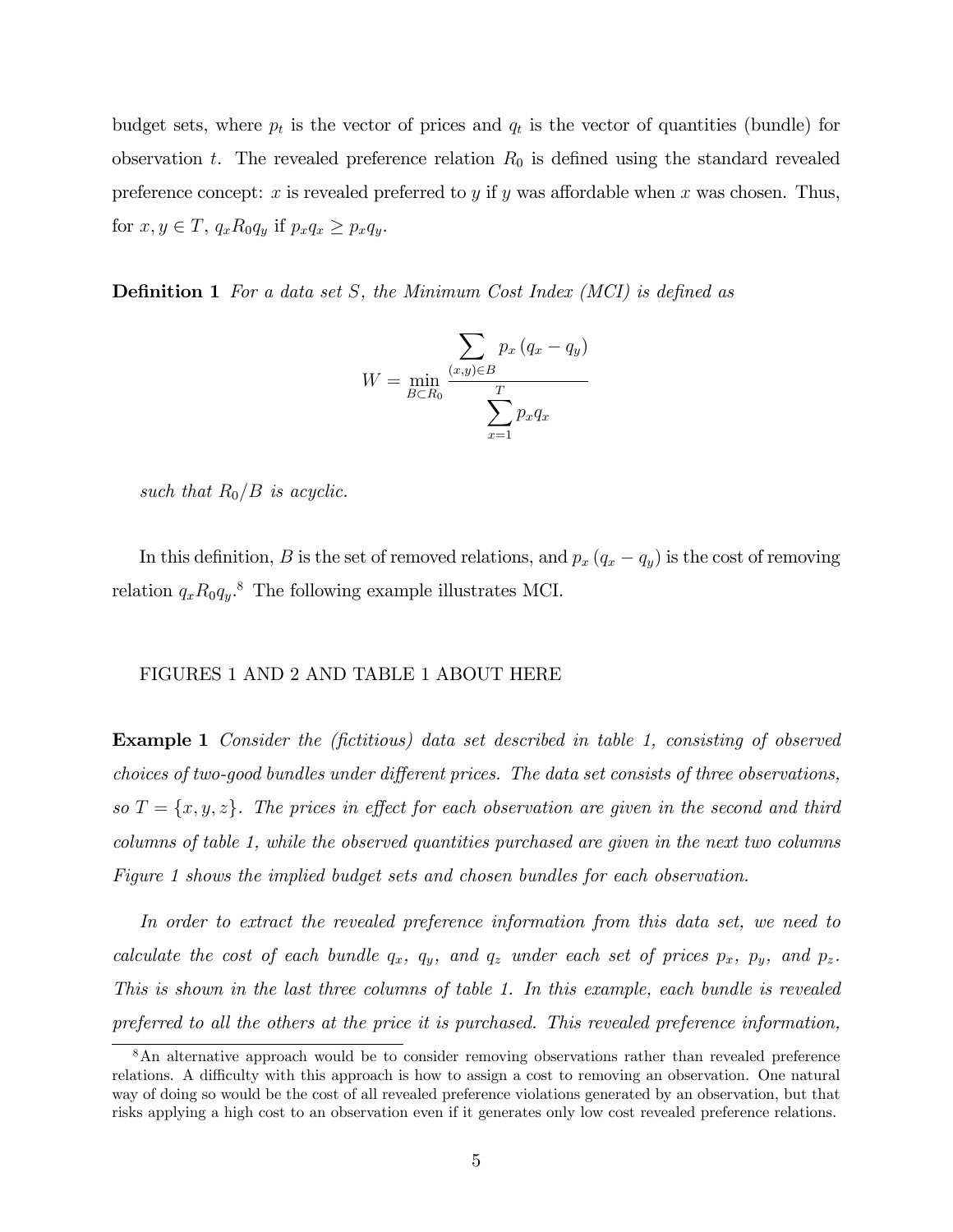along with the 'cost' associated with each relation is shown in figure 2. This cost is calculated as the cost difference between the chosen bundle and the unchosen bundle at the prices of the chosen bundle.

Clearly, this data has several cycles:  $q_xR_0q_yR_0q_x$ ,  $q_xR_0q_zR_0q_x$ ,  $q_yR_0q_zR_0q_y$ ,  $q_xR_0q_yR_0q_zR_0q_x$ , and  $q_zR_0q_yR_0q_xR_0q_z$ . There are also several ways to remove revealed preference relations in order to render the remainder acyclic. The minimum cost way of doing so is to remove the dashed relations in figure 2. MCI for this data is therefore equal to the total cost of the removed relations  $(2+4+17=23)$  over total expenditure (166), or 0.14.

The MCI measure is equal to zero if and only if the data set satisfies the Strong Axiom of Revealed Preference (SARP). The index takes a high value when there are a large number of cycles for which all revealed preferences violations are based on significant monetary differences relative to total expenditure.

The motivation for this approach is to develop a measure that is responsive to both the severity and the *number* of revealed preference violations. In assessing severity, we assume that if a cycle can be broken by removing a low cost relation, then it is less serious than if a high cost relation has to be removed, because the decision maker has ëthrown awayí less money on this mistake. In example 1, we consider the cycle generated by the choice of  $q_x$  over  $q_y$  and  $q_y$  over  $q_x$  (which can be broken at a cost of 2) to be less serious that the choice of  $q_x$  over  $q_z$  and  $q_z$  over  $q_x$  (which can be broken at the cost of 4). As a result, the MCI does not allow a single small mistake to overly influence our impression of a consumer's rationality.

At the same time, our measure is based on the total cost of removing all cycles, and so is also responsive to the number of mistakes that the decision maker makes. If, in example 1, we replaced observation x with  $x'$  such that  $q_{x'} = \{7, 7\}$  (while  $p_x$  is still equal to  $\{5, 5\}$ ) then it would no longer be the case that either  $q_y$  or  $q_z$  are revealed preferred to  $q_x$ . Thus the only remaining cycle in the data would be  $q_yR_0q_zR_0q_y$ , which could be broken by removing the observation that  $q_z$  is revealed preferred to  $q_y$ . The MCI would be consequently lower for this new data set, falling from 0.14 to 0.09.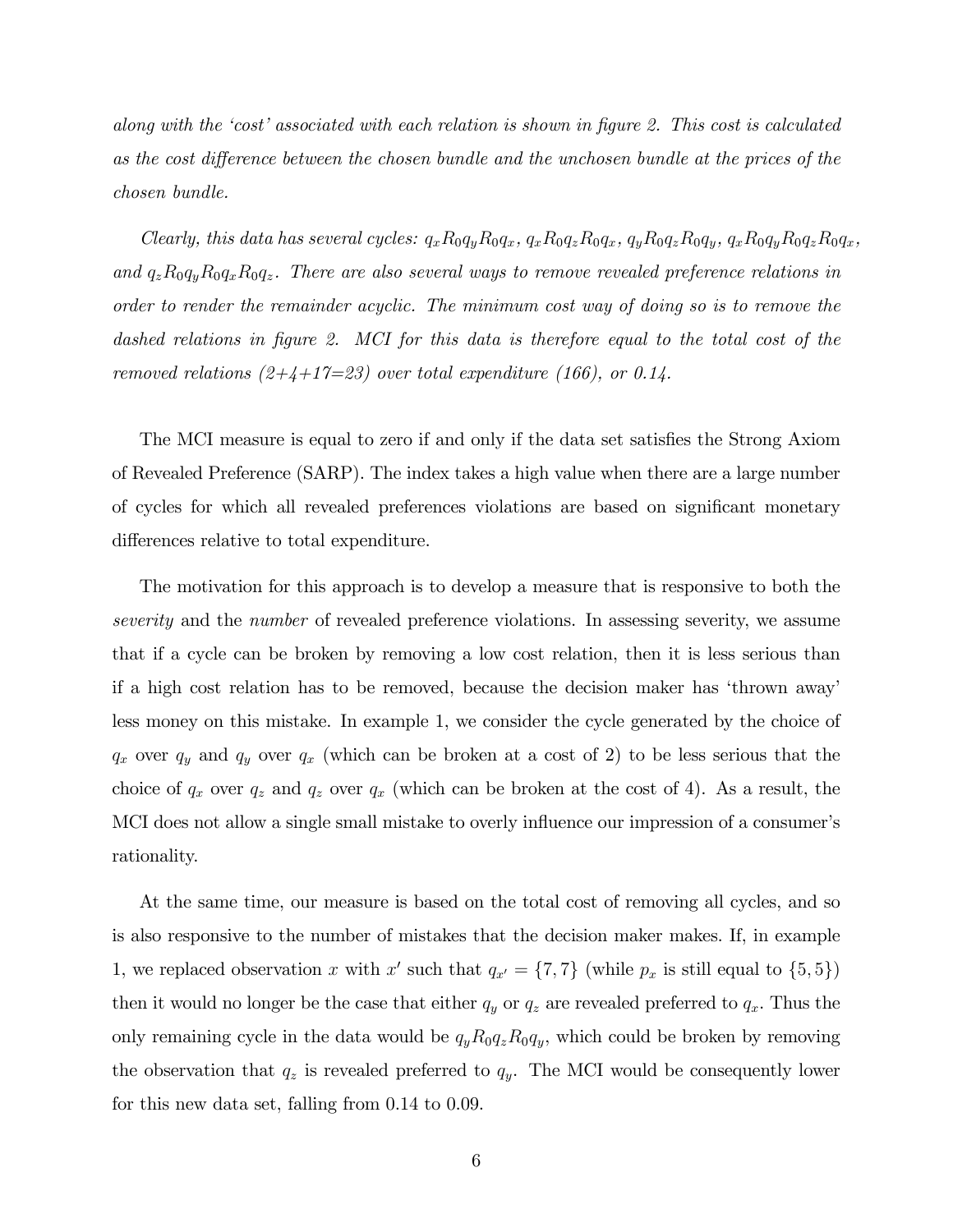One issue with MCI is computational complexity. In the very simplistic case of example 1, there are 6 ways of removing one relation; 15 ways of removing two relations; and 20, 15, 6, and 1 ways of removing three, four, five, and six relations respectively. This gives 63 different possibilities to be checked to identify the lowest cost way of rendering the remaining data acyclic. This number increases rapidly with the number of revealed preference observations. With only twenty observations there are over a million combinations to check, and with 40 there are more than  $1 \times 10^{12}$  combinations. Brute force attempts to calculate the MCI quickly become impractical as the number of observations increase.

To address the computational issue, we introduce an algorithm for calculating MCI that is based on finding the size of the largest subset of a choice data set that is consistent with acyclicality (detailed in the online appendix to this paper). This problem, which we call the maximal acyclical set problem  $(MASP)$ , is NP-hard.<sup>9</sup> The key to our approach is to take advantage of the fact that MASP is equivalent to the minimum set covering problem  $(MSCP)<sup>10</sup>$  which is well studied in the computer sciences and operations research literature. While MSCP is also NP-hard, there are a wide variety of methods that are extremely efficient in solving it for practical cases and are included in standard 'solver' software packages (see Caprara, Toth, and Fischetti [2000]). For any choice data set, we can therefore translate the associated MASP into an equivalent MSCP, which can then be solved using one of these software packages.<sup>11</sup> As we detail in the appendix, our approach can be applied to existing rationality measures in the literature, such as that proposed by Koo [1963] and Houtman and Maks [1985].

The MCI measure can be applied in a wide range of settings in which consumers choose from budget sets. For example, it can be applied in the case of kinked budget sets or indivisible goods. It can also be generalized to other choice settings (beyond choices from budget sets) in which a set of observations give rise to a set of revealed preference relations.

<sup>9</sup>This means that there is no known algorithm with solution times that are certain to only increase polynomially with the number of choices or revealed preference relations.

<sup>10</sup>As shown in Garey and Johnson [1979].

 $11$ Off the shelf algorithms for solving MSCP are included in many software packages that perform optimization (such as Matlab). More powerful solvers are available for free over the Internet (such as SCIP, GLPK and MINTO) or are available commercially (such as CPLEX).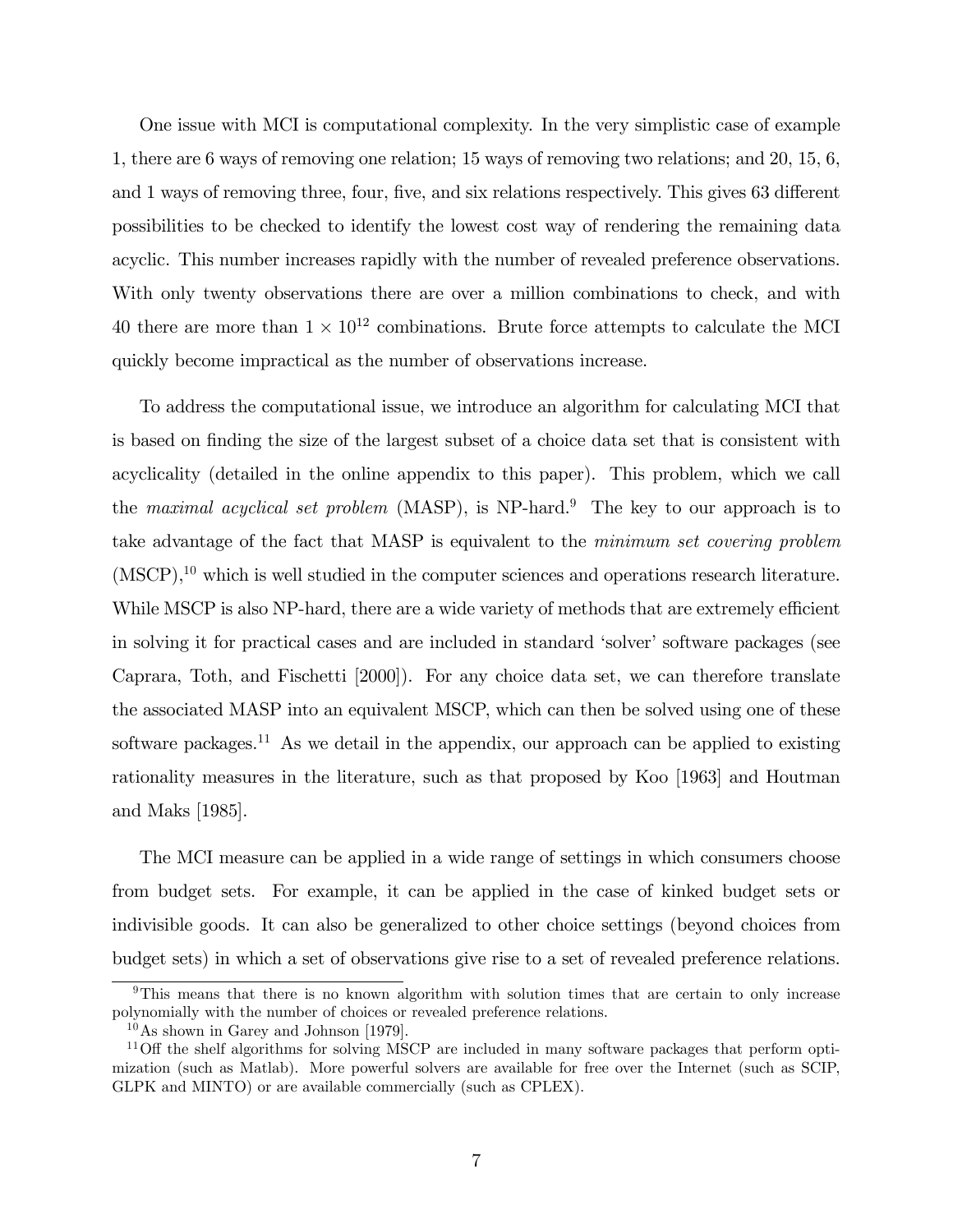In order to apply the index, it is necessary to select a weighting function that indicates the ëcostí of a particular revealed preference relation. A simple implementation would be to apply the same weight to every revealed preference relation.

## 2.1 Other Measures of Rationality

The existing literature includes many other measures of how close a data set is to satisfying rationality. In this section, we discuss MCI relative to three others: the Africat Efficiency Index (proposed by Afriat [1973]), the Houtman-Maks Index (proposed Koo [1963] and Houtman and Maks [1985]), and the Money Pump Index (proposed by Echenique, and Lee, and Shum [2011]). A summary of these comparisons is presented in table 2.

## TABLE 2 ABOUT HERE

One of the earliest and most widely applied measures of rationality was provided by Afriat [1973], using the concept of 'revealed preferred at efficiency level e': if bundle x is chosen when y was available at a fraction e of the cost of x then x is preferred to y at efficiency level e. The Afriat Efficiency Index (AEI) of a data set is the largest  $e^*$  such that there are no preference cycles revealed at that efficiency level. Koo [1963] and Houtman and Maks [1985] propose measuring rationality with the largest number of observations that are jointly acyclic, divided by the total number of observations, which is often called the Houtman-Maks Index (HMI). A recent addition is the Money Pump Index (MPI) of Echenique, Lee, and Shum [2011], which is the mean or median cost of all revealed preference cycles in a data set.

Given the existence of AEI, HMI, and MPI in the literature, our primary motivation was to develop a measure that takes into account both the number and severity of revealed preference violations that is also computationally convenient. Existing measures, such as the ones described in this section, focus on either the number or the severity of revealed preference violations.

The first dimension on which we compare measures is how or whether they account for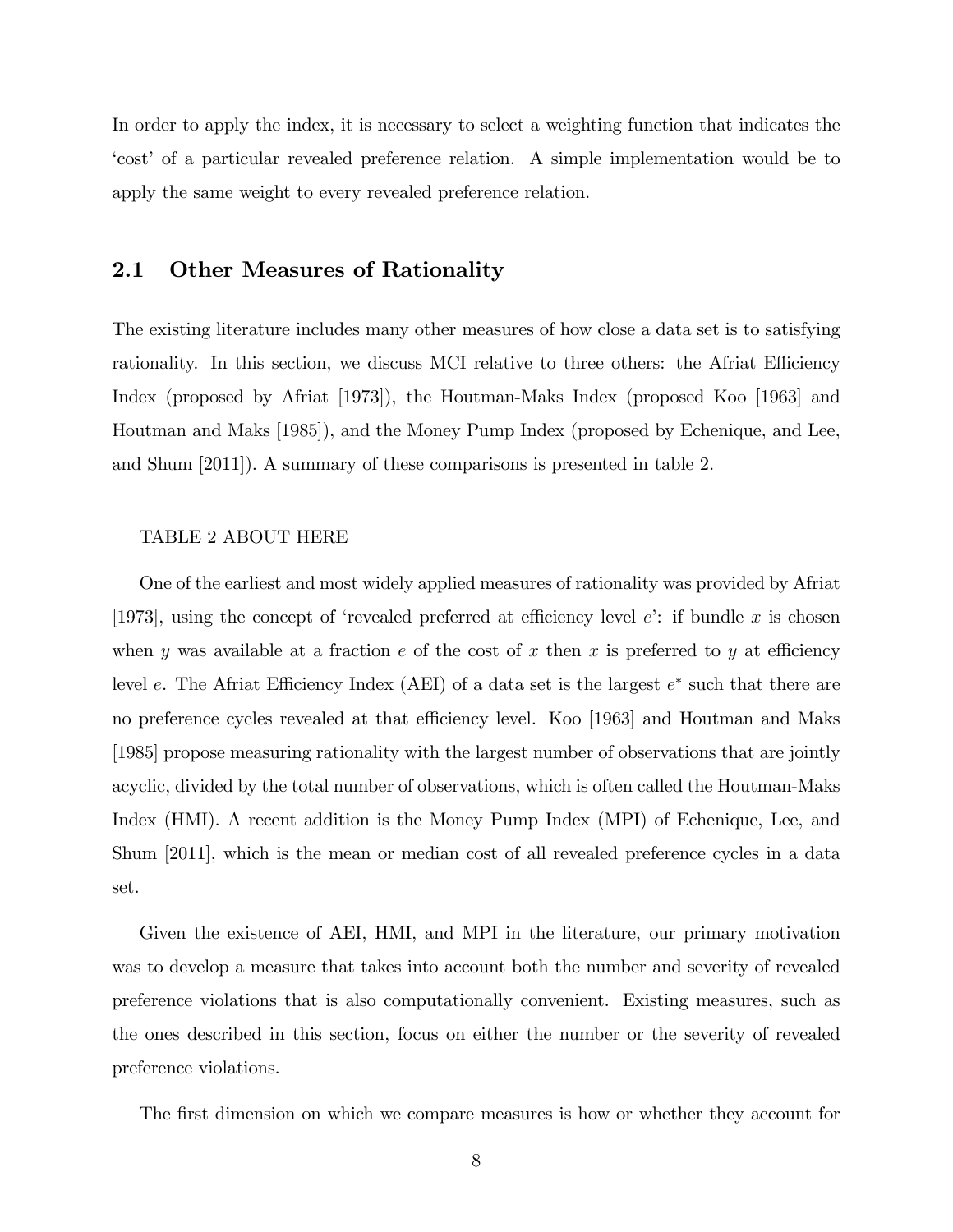the severity of revealed preference violations (column 2 of table 2). MCI accounts for the severity of a revealed preference violation in a manner similar to AEI: the cost of a revealed preference cycle is the weakest link in that cycle. The motivation for this approach is that cycles with low cost relations can be interpreted as small 'mistakes', which would disappear with a small perturbation of the budget set.

MPI accounts for the severity of a revealed preference violation differently from AEI and MCI. With this measure, the cost of a revealed preference cycle is the total cost of all links in a cycle. The difference is illustrated in the following example. Say that bundle  $x$  was chosen when y was available for \$10 less, y was chosen when z was available for  $5\notin$  less, and z was chosen when x was available for  $5\phi$  less. MPI would say the cost of this cycle was \$10.10, whereas MCI would say the cost was  $5\ell$ . Thus, MPI and MCI extract somewhat different information about preference violations.

HMI does not account for the severity of a violation, instead it weights all violations equally. As such, it would treat a data set that contained only observation  $x$  and  $y$  from example 1 as equivalent to one that contained only  $x$  and  $z$ . We have argued above that the latter exhibits a worse violation of rationality.

The second dimension on which we compare measures is how they aggregate revealed preference violations (column 3 of table 2). MCI takes into account the number of revealed preferences violations as it sums the cost of all violations (HMI is similar in this regard). The impact of a single preference cycle therefore falls with the amount of data that is observed. On the other hand, AEI looks only at the worst violation of rationality, ignoring all others. Thus a single bad choice can make AEI arbitrarily small, even if other violations are not large or do not exist. Furthermore, it does not take into account the number of violations. For example, the change from observation x to  $x'$  described in section 2 would not affect the AEI, despite the fact that the observations  $\{x, y, z\}$  generate many more revealed preference cycles that  $\{x', y, z\}$ . In both cases and e of 0.71 is needed to remove the cycle  $q_y R_0 q_z R_0 q_y$ .

MPI looks at the mean or median cost of revealed preference cycles. This means that the cost of a single severe violation will be mitigated if the data contains a number of smaller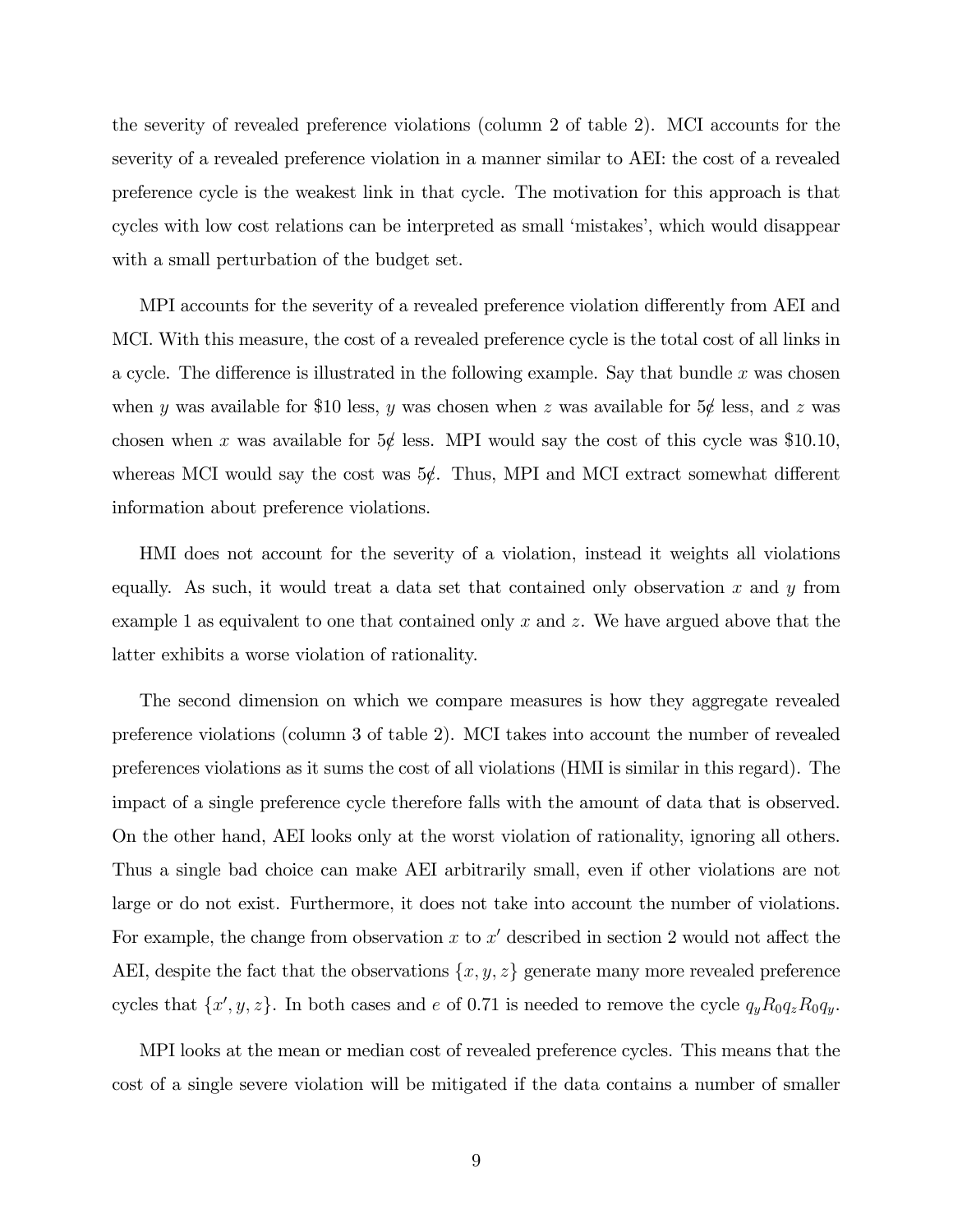violations. However, this is not the case if the data contains no other cycles. Moreover, the measure is invariant to the number of similarly sized cycles, so a data set with a single cycle will receive the same MPI score as a one with many cycles of similar severity. To illustrate a potential issue with this approach, note that the observations  $\{x', y, z\}$  generate a *higher* MPI than  $\{x, y, z\}$ , as the average cycle is more costly in the former case than the latter (the former only contains the most expensive cycle of the latter).<sup>12</sup> However, the former has just one revealed preference cycle, while the latter has five.

A third dimension on which we compare measures is computational complexity (column 4 of table 2). AEI is widely used in part because it is very easy to calculate. In fact, Smeulders, Cherchye, De Rock, and Spieksma [2014] show that AEI can be solved in polynomial time. While calculating MCI is NP-hard, it reduces to a MSCP as described above, meaning that we can make use of 'off the shelf' solvers to calculate the index. Computational constraints are particularly important when using power measures based on random choice, which can lead to very irrational data. Like MCI, HMI suffers from computational complexity. However, the algorithm we present in this paper can also be used to quickly calculate HMI (see Choi, Kariv, Müller, and Silverman [2014] for an application of our algorithm to HMI).

Echenique, Lee, and Shum [2011] get around the computational complexity of MPI by approximating their measure by using only cycles of shorter lengths and by other methods. More recently, Cherchye, De Rock, Smeulders and Spieksma [2013] provided algorithms that can calculate the cost of the most severe and least severe preference cycles in the data. While these measures can be calculated in polynomial time, they cannot in principle provide information of the number of violations in the data.

Finally, it should be noted that one significant advantage of MPI over the MCI is that it can be interpreted as a statistical test based on some underlying measurement error on prices. Gross [1995] implements AEI as a statistical test by using bootstrapping to generate standard errors.

Apesteguia and Ballester [2015] provide axiomatic foundations for several classes of ra-

 $12$ It should be noted that this is not per se a difference between the MCI and MPI approaches. One could consider an index based on the total cost of MPI violations.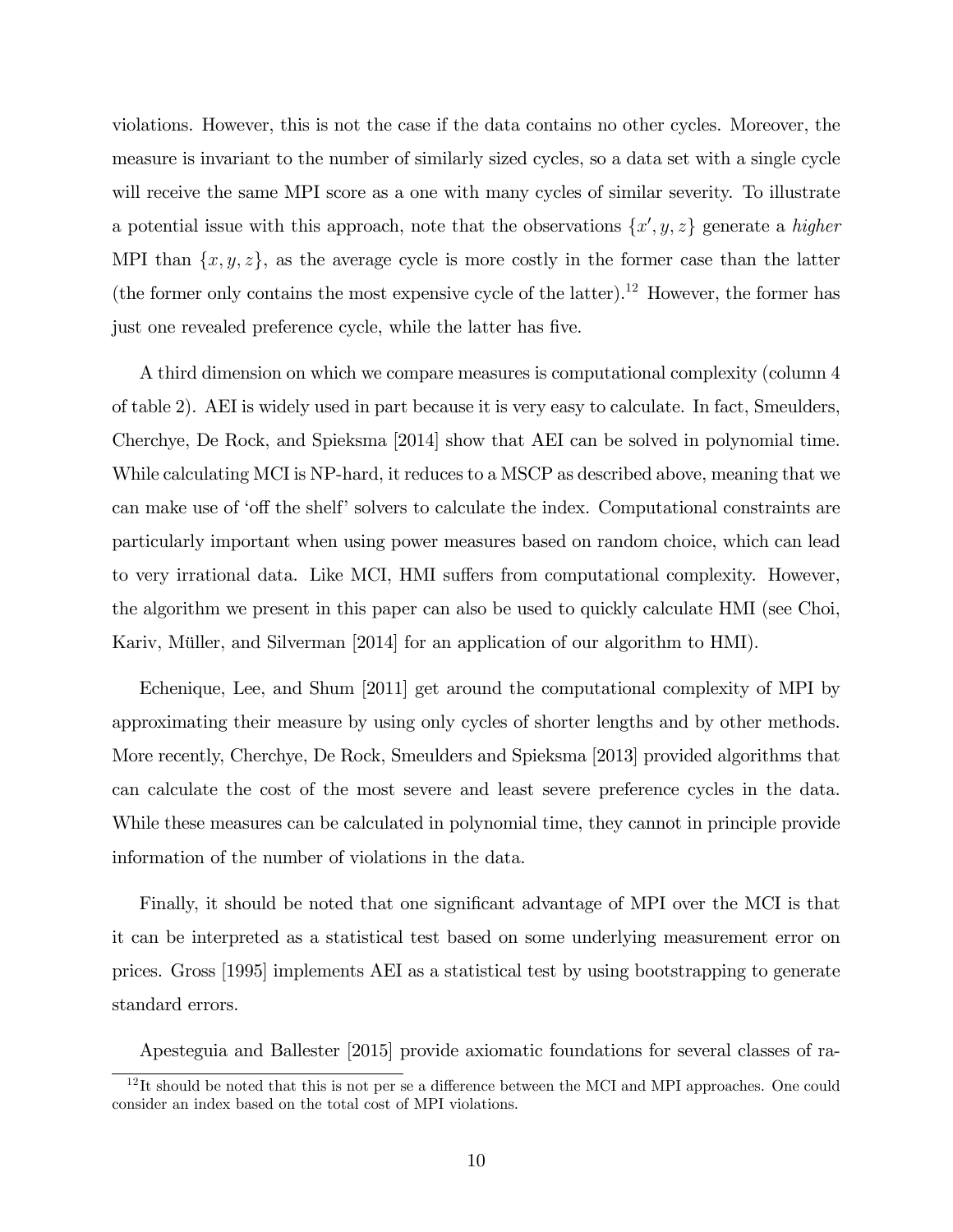tionality indices. The most general class is the "general weighted index", which they characterize with four axioms: Continuity, Rationality, Concavity, and Piecewise Linearity. They show that HMI falls into this class, but not AEI or MPI. As defined previously, our MCI is also not a general weighted index. However, if we did not divide by total expenditure, then our index would fall into this class.

## 2.2 Predictive Power

One issue with all rationality measures is that it can be hard to interpret what a raw value tells us about the underlying data. For example, consider a data set in which we observe choices from budget lines that never intersect. In this case all the rationality measures discussed in the previous section would report a perfect score for any observed pattern of choice. In other words, such a data set does not offer a meaningful opportunity to measure rationality.

Beatty and Crawford [2011] address this issue by using Selten's adjustment for predictive success (Selten [1991]) to determine how 'successful' the standard utility maximization model is in explaining a set of choice data. For each household, they determine all possible choices (from that householdís budget sets) that would satisfy GARP, which they call a householdís 'target area'. For a household  $i$ , they then compare  $a_i$ , the 'size' of the target (target area divided by total area), to a measure of rationality  $r_i$ . This measure  $r_i$  can be either a  $\{0,1\}$ indicator of whether the data for household  $i$  satisfied GARP or a measure of goodness of Öt based on the Euclidean distance from the observed data and the target area.

One way to interpret  $a_i$  (the size of the target) is the percentage of times a consumer would pass GARP if they choose budget shares at random from a uniform distribution over possible budget shares. Through this lens, the Beatty and Crawford [2011] approach can be seen as a way to compare households to a benchmark consumer that chooses uniform randomly over the outcome space. Although uniform random choice is a relatively weak comparator, it is applicable to almost any choice setting, so is widely used. The role of random choice in determining the statistical power of rationality measures is discussed by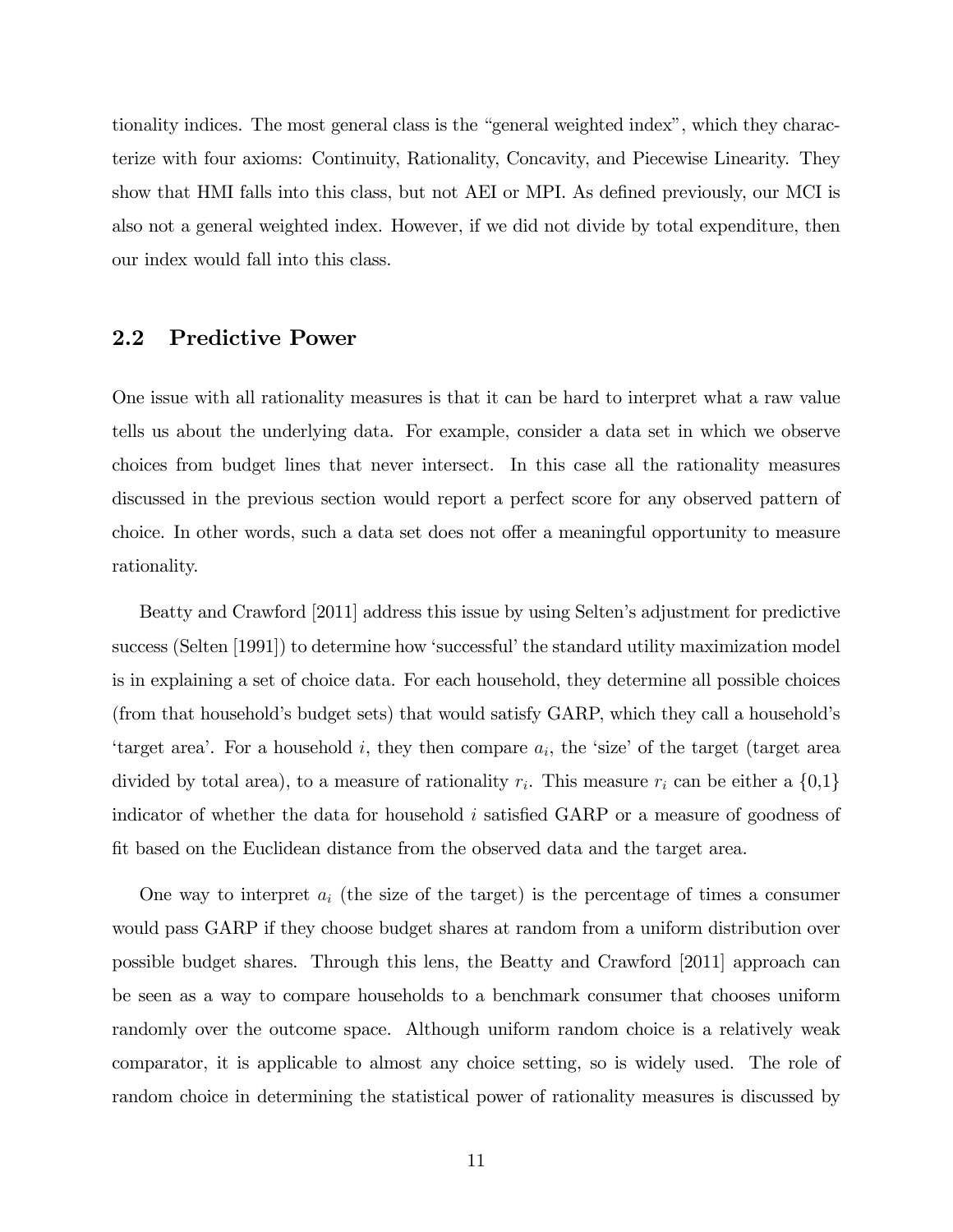Bronars [1987].

In this paper, we use two different methods to assess predictive power, each based on the distribution of goodness of fit values generated by a consumer faced with the same budget sets we observe in the data, but who chose their budget shares at random. Our primary method is to subtract the average value of the goodness of fit measure for this comparison benchmark consumer from the actual value of goodness of fit measure for each household. We refer to this predictive power adjustment as the 'Selten score'. This adjustment differs slightly from the one proposed by Beatty and Crawford  $|2011|$  in that we subtract off the average value of the goodness of fit measure for the comparison benchmark consumer while they subtract off the average pass rate for GARP for the comparison benchmark consumer. A second predictive power assessment we use is to read off the percentile that a household's goodness of Öt measure falls in the distribution of goodness of Öt measures for the comparison benchmark consumer.

While we base most of our analyses on the uniform random choice benchmark, we also perform a robustness check using a benchmark in which budget shares are drawn at random from the observed distribution of budget shares across all households and budget sets, which is similar to an approach taken in Andreoni, Gillen, and Harbaugh [2013]. Thus, with this alternative benchmark, the benchmark consumer has an equal chance of choosing any *observed* budget shares, rather than any *feasible* budget share.<sup>13</sup>

# 3 Measuring Rationality in Scanner Data

We now apply the Minimum Cost Index and the Selten score to a set of consumption data. We analyze purchases of packaged foods and beverages for a balanced panel of 977 representative households in the Denver metropolitan area over two years (February 1993 to February 1995). These records are derived from the data set used in Aguiar and Hurst [2007], in which participating households document the Universal Product Code (UPC), price, date, store,

<sup>&</sup>lt;sup>13</sup>Alternatively, we could have generated a distribution of possible index values for a given choice environment using other error models or decision rules, as in Choi, Gale, Fisman, and Kariv [2007].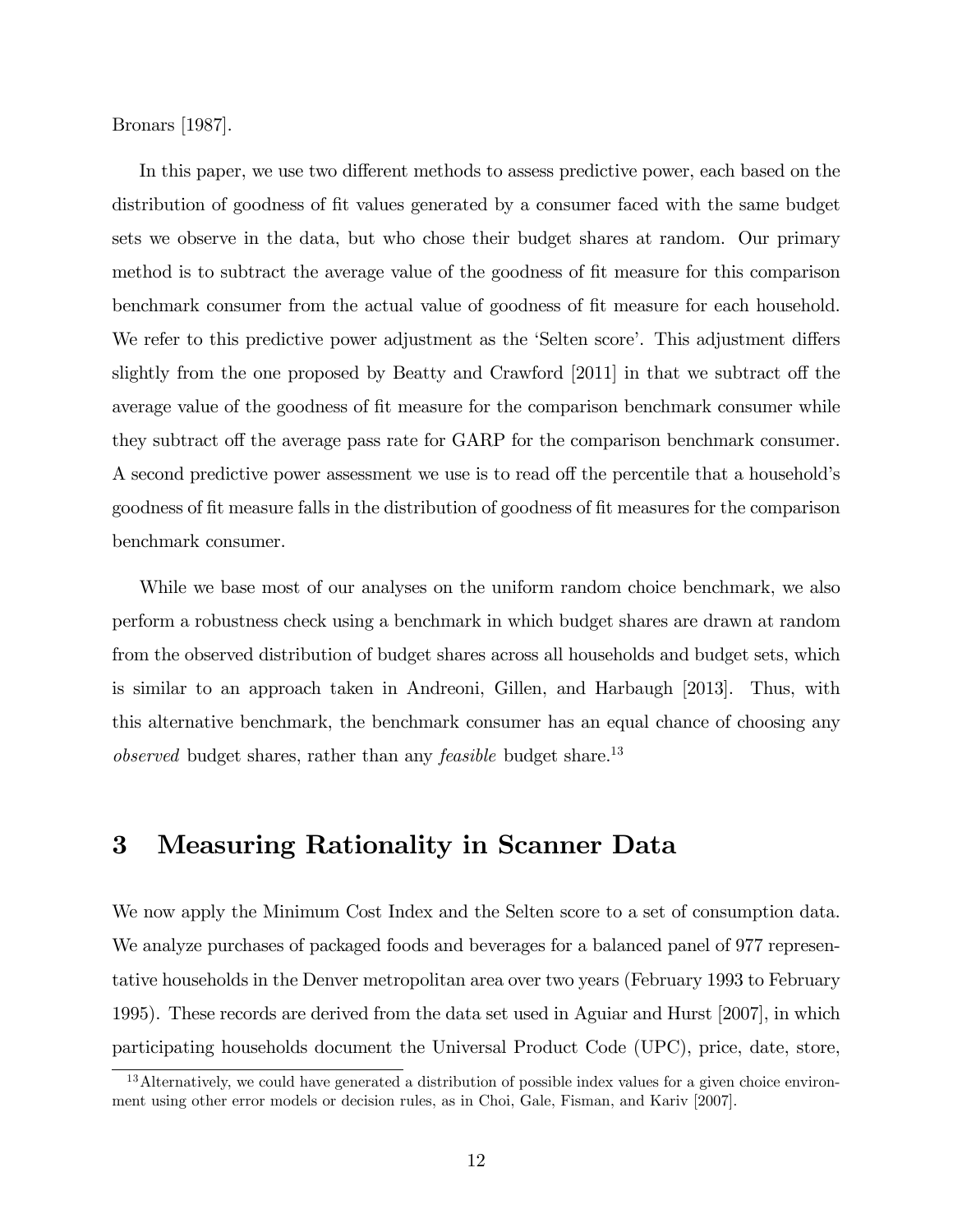and shopper characteristics for all packaged grocery products purchased across retail outlets. In addition, households maintain detailed demographic information that is updated annually (see the appendix of Aguiar and Hurst [2007] for a more complete description of the data).

From the initial data set, we restrict our attention to those purchases that we can place into three food and beverage product categories: beverages, meals, and snacks. This covers 384,964 beverage purchases, 307,391 meal purchases, and 132,499 snack purchases. We exclude products that do not have units that can be converted to ounces, which eliminates 8,156 beverage purchases.

From this data set, which includes purchases from 2,100 households, we keep those households that participated for the entire 24 month period and had at least one purchase in every month. For the remaining 977 households, we have an average of 20.5 purchases, 7 store trips, and \$51.60 in expenditure per month. Table 3 summarizes the demographics of our sample households.<sup>14</sup>

#### TABLE 3 ABOUT HERE

We aggregate purchases at the monthly level to alleviate concerns about the fact that some items are storable. To construct monthly price indexes for each of the three product categories, we weight the mean price per UPC by the expenditure on that UPC in a given month:

$$
P_{Jt} := \sum_{i \in J} w_{it} p_{it},
$$

where  $P_{Jt}$  is the price index for good category J in month t,  $w_{it}$  is the budget share for UPC code i in month t, and  $p_{it}$  is the mean price for UPC code i in month t. This approach is our baseline index, but we also examine three others in section 3.1.1. One limitation to all four indices is a potential bias from products entering and leaving the market (see Erickson and Pakes [2011]).

It should be noted that for utility maximization to imply acyclicality of revealed prefer-

 $14$ When there are two household heads, 'education of household head(s)' is the average education of among household heads and 'age of household head(s)' is the average age among household heads.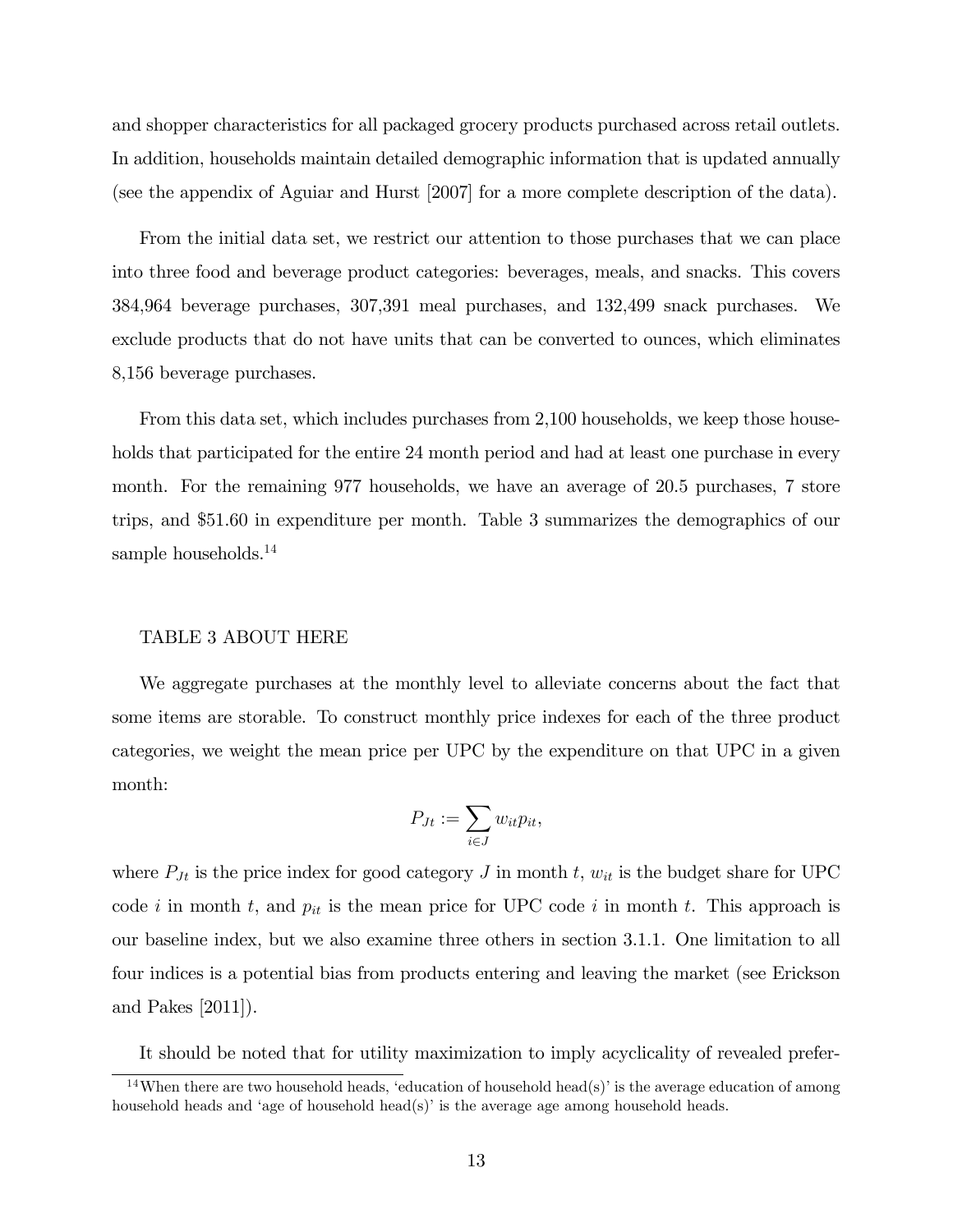ence relations in this data set requires further assumptions. For example, food and beverages must be weakly separable from utility for other goods and services. This assumption is strong, but standard in the literature (see for example Echenique, Lee, and Shum [2011]).

In addition, we follow much of the applied revealed preference literature in assuming that all households face the same prices and that these prices are constant within a period. Because prices do vary within the period and among stores, this assumption could lead to errors in the measurement of rationality. If a household faces prices that differ from imputed prices in an irregular fashion, then the household's true MCI could be smaller or larger than its computed MCI. However, if a household faces consistently lower (or higher) prices (of an equal percentage) across all products in all periods, then the true MCI would be exactly the same as the computed MCI. This is because the set of lowest cost removals would be the same, and the proportional decrease in the cost of the removal set would be the same as the proportional decrease in total expenditure.

Regardless, it is necessary to assume a single price because not all goods were bought in all periods by all households, even with just three product categories, and if a price is missing in a month, then it is not possible to do standard revealed preference testing.<sup>15</sup> Thus, if we had chosen to use a household specific price index, it would have restricted our attention to only those households with complete price information for the entire period, resulting in a loss almost 85% of households.<sup>16</sup> Looking only at this group would also have biased our predictive power assessment because these households never purchase at the corners of the budget set.

<sup>15</sup>Alternatively, we could use the approach detailed in Blow, Browning, and Crawford [2008], in which the standard GARP test is weakened to allow for missing price data, but this test would not allow us to measure the degree of violation for a household.

 $16\,\text{We also attempted to create a price index for each household by using average prices in the stores where}$ each household made its purchases. However, the households are spread across Denver in such a way that there is little overlap in the stores visited.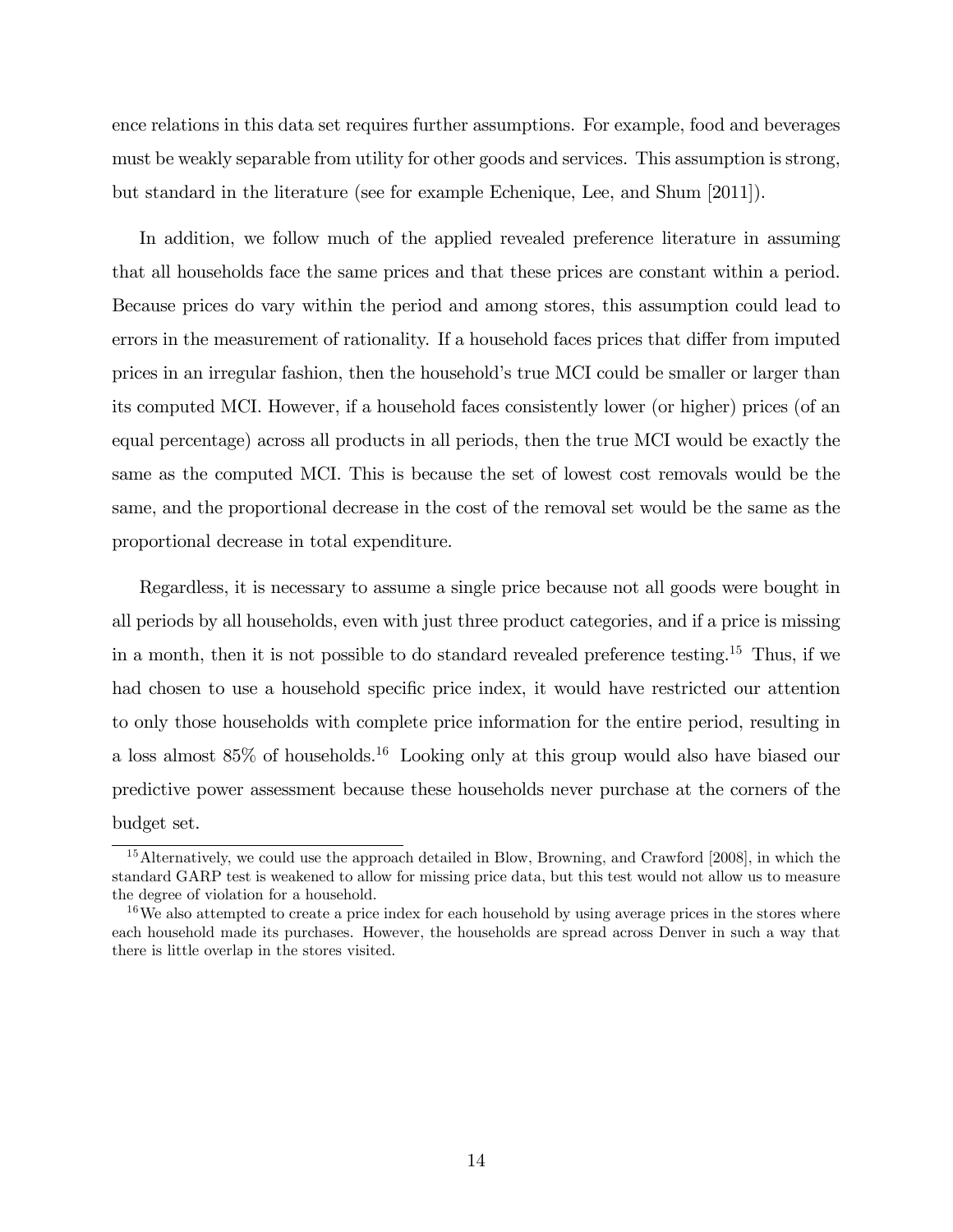# 3.1 Are Households Rational?

Our first task is to calculate the Minimum Cost Index for each household in our baseline data set.<sup>17</sup> Table 4 summarizes these results. 'Perfectly rational' reports the proportion of households whose data generates no preference cycles, 'value' is the average index value across households, 'Selten score' reports the average difference between the index value for each household and the average of 100 simulated index values from a population who choose at random from the same budget sets faced by that household, and 'percentile' is the average across households of the percentile rank of simulated values of the index that are equal to each household's actual value.

#### TABLE4 AND FIGURE 3 ABOUT HERE

The summary statistics reported in table 4 suggest that, in absolute terms, the behavior of households in our baseline sample is close to that of the paradigmatic rational agent. While only 29% of households have choices that are perfectly in line with rationality, the average cost of preference relations that need to be removed to make the data set consistent with rationality is very small: around \$0.34, or about 0.08% of total expenditure. There is significant variation across households in their absolute degree of rationality: the maximum removal needed is around  $$4.71$ , or about  $1\%$  of total expenditure. The top panel of figure 3 shows the distribution of MCI values in our sample population.

These raw values, however, tell us little about whether these results should be considered as providing strong support for the model of rationality. So far we know nothing of the predictive power of the measure on this data set, which is its ability to identify irrational choice. In order to answer this question, we employ the Selten score, a predictive power adjustment introduced in section 2.2. We calculate this score at the household level using the 24 budget sets actually faced by that household. For each budget set, we generate a ëchoiceí by drawing a bundle from a random distribution over budget shares. We then calculate MCI for these 24 simulated choices. This procedure is repeated 100 times to create

 $17$ In doing so, we implicitly treat each household as a single entity. Alternatively, Cherchye, De Rock, Sabbe, and Vermeulen [2008] implement a test of collective household consumption.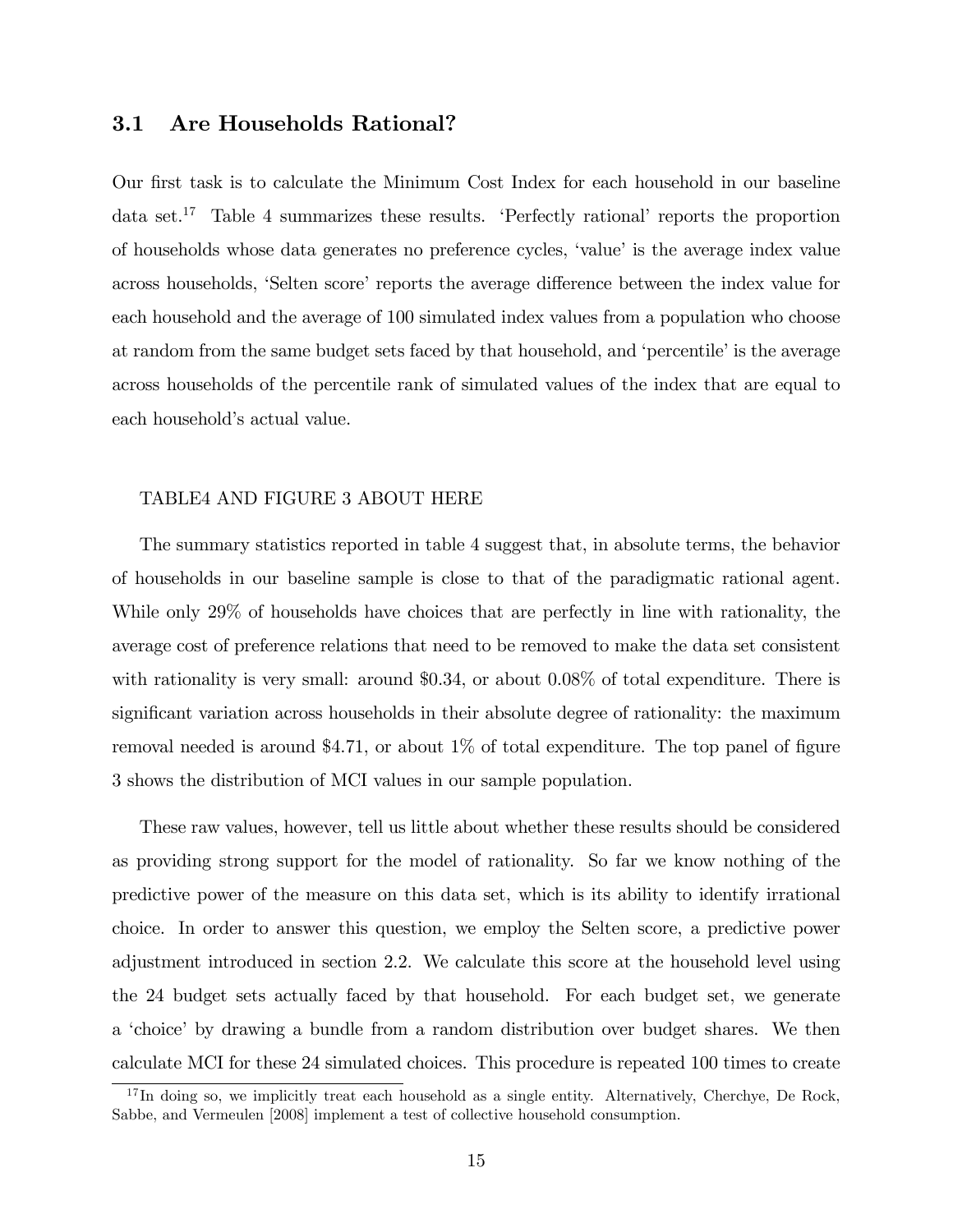a distribution of index values generated under random choice for that particular household. For a given index and household, the Selten score is the index value for the household minus the mean index value of the simulated data.

The 'Selten score' row of table 4 reports the average Selten score across households using a benchmark of uniform random choice over budget shares. This score suggests that, while our consumers do on average outperform the simulated random data, they do not do so to a great degree. On average, our simulated random choosers required removals totaling only around 0.43% of total expenditure to achieve rationality, giving an average Selten score of -0.35%. A comparison between the behavior of random choosers and that of our baseline population can be seen in figure 3. The bottom panel of the graph shows the distribution of index values from the simulated data for all households. The two distributions are statistically different to those generated by the households in our sample (at the  $1\%$  level using the Kolmogorov-Smirnov test).

While the data generated by our households seem 'close' to rationality, random choosers also look relatively close to rationality  $-$  a result consistent with that of Beatty and Crawford [2011] and Echenique, Lee, and Shum [2011]. Of course, it could be that while the mean index values for the simulated random choosers seem close to those of those of the actual households, it is very unlikely for random choosers to reach the values of our actual households. In other words, the variance of the index values of the simulated choosers could be small relative to the gap in means between simulated and actual values. To test this hypothesis, we calculate for each household the percentile of simulated values that the household index falls into, or in other words, the proportion of simulated households that are no more rational that the actual household. The 'percentile' row of table 2 reports the average of these percentiles across households. This measure supports the hypothesis that our observed households are on average only somewhat more rational than the random benchmark: the average percentile for our households is 84.

Finally, we repeated the analysis above using the Afriat Efficiency Index. The correlation between MCI and AEI is high for our households. For raw values, the correlation is -0.8302 and for the Selten scores, the correlation is -0.7844 (there is a negative correlation because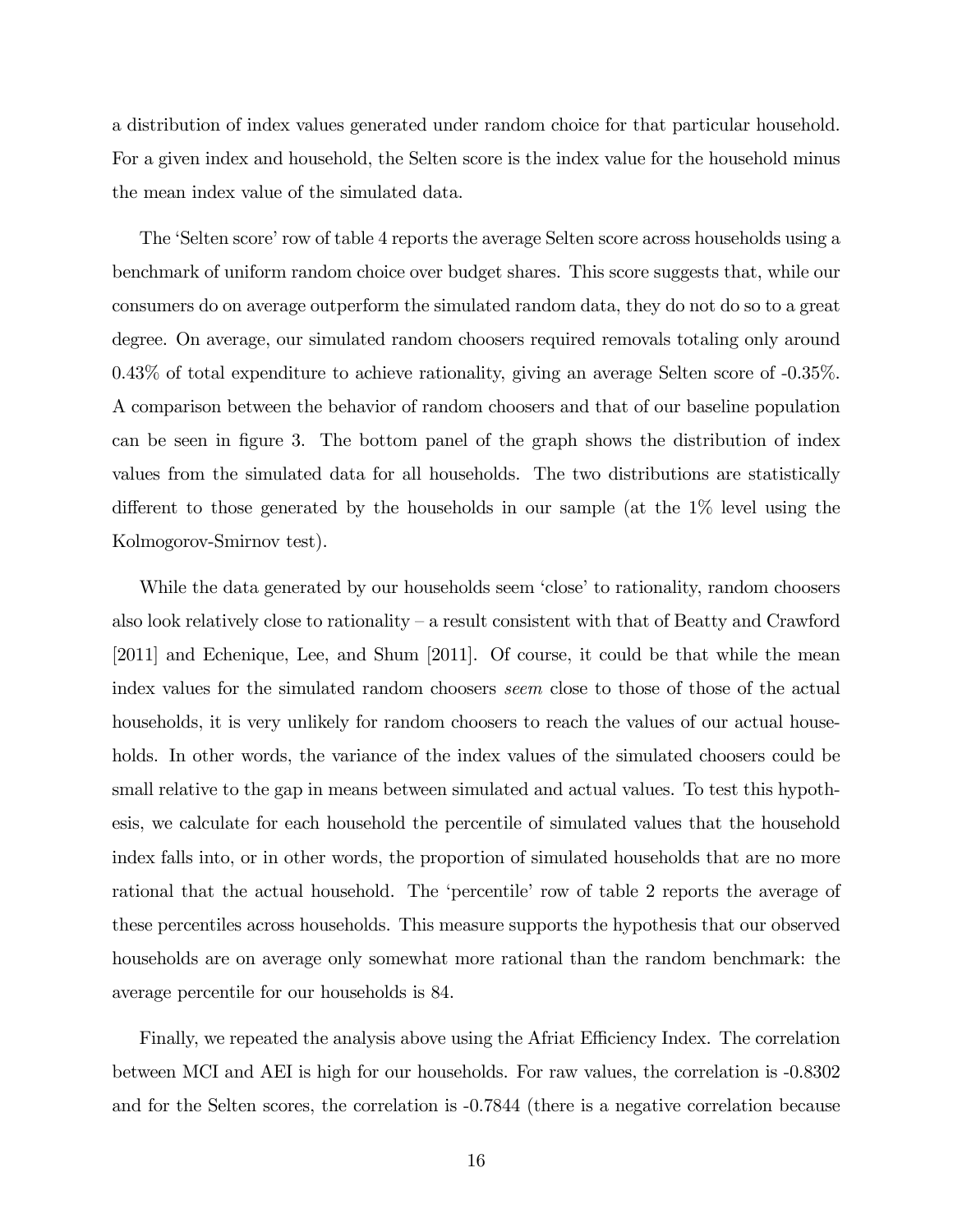more consistency increases AEI but shrinks MCI). Thus, not surprisingly, AEI gives the same impression of the rationality of our households as does MCI: violations from rationality exhibited by our households are small in absolute terms, but are not far from those exhibited by households that choose randomly. As shown in table 4, the average AEI is around 99%, meaning that there is around a  $1\%$  loss of efficiency on average, with a  $4\%$  average efficiency loss for random choosers. However, once again the average percentile is high (around 82).

#### 3.1.1 Robustness Checks

We provide a series of robustness checks on our results. In other words, we examine the extent to which the assumptions described at the start of section 3 affect our conclusions. First, we examine whether the number of product categories into which we aggregate goods matters for our results. To do so, we repeat our analysis, but rather than use the three aggregate product categories of our baseline data, we use the 38 product categories available in the data.<sup>18</sup> These results are shown in the second line of table 5. The value of MCI for our households is little changed (0.09%, as compared to 0.08% in the baseline data). However, the amount of rationality observed in the simulations changes dramatically: at the 38 product level, there are only very small violations of rationality in the random choice data. As a result, the household data is on average less rational that the simulated data at this level of product disaggregation, as indicated by a positive Selten score: the average cost of removing irrationality from the random data is 0.03%, giving a Selten score of 0.06%.

#### TABLE 5 ABOUT HERE

The lack of irrationality in the random choice data reflects the fact that, with 38 product categories, the regions of the data set that can generate violations of SARP are small (in the sense of Beatty and Crawford [2011]). So why do we not observe high levels of rationality in the actual household data? The answer appears to be that households do not buy all 38 products in each month. On average, households consumed products from just 8.5 categories

<sup>&</sup>lt;sup>18</sup>Two of the 38 good categories were dropped because they were not purchased enough to create a price index.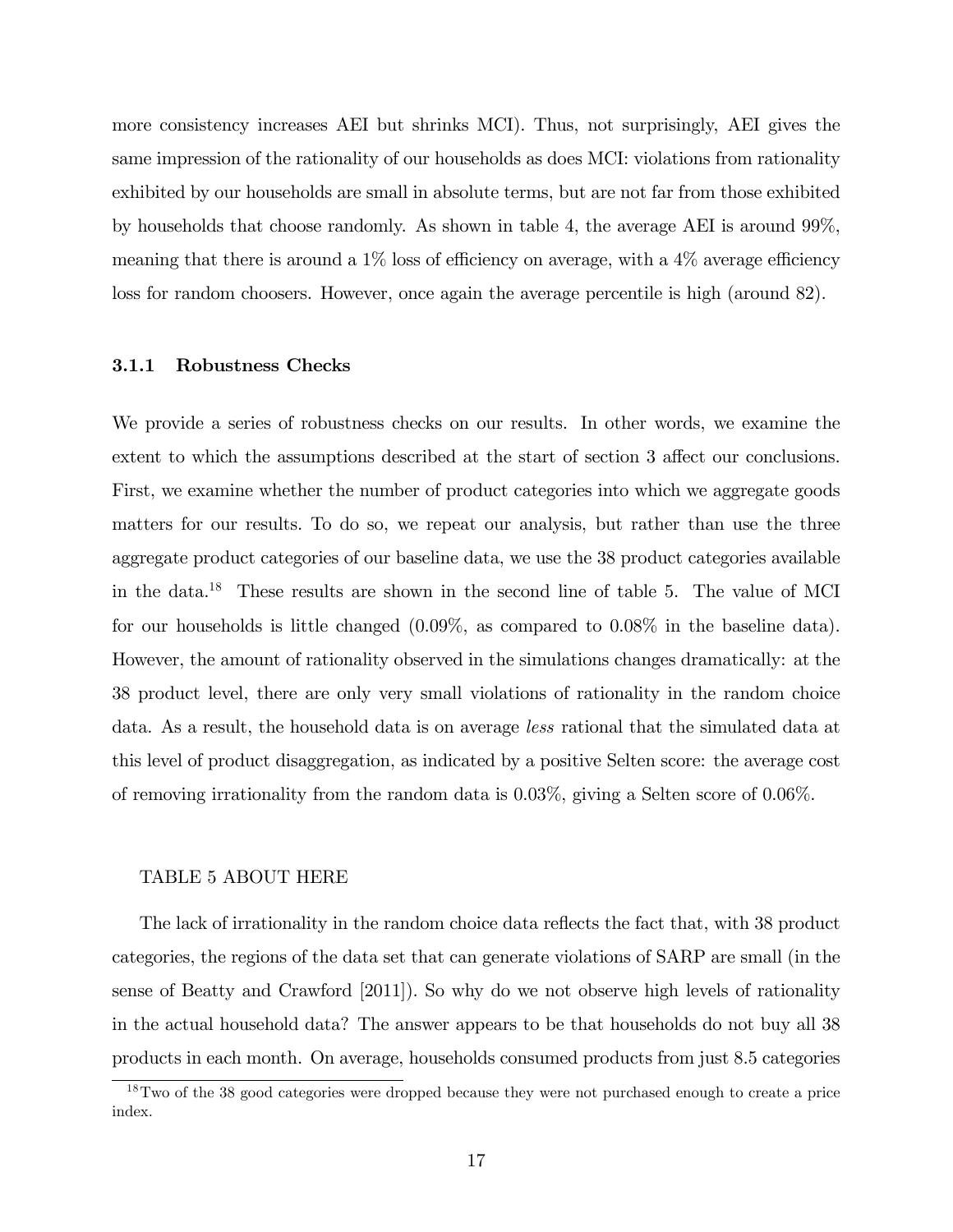in a month. Thus, they are often at a 'corner' of the budget set. This suggests that uniform random simulations (which almost never hit the corner of the budget set) are not a suitable benchmark for a large number of product categories. We address this concern below when we use an alternative distribution to generate our comparison simulations.

As a second robustness check, we run our analysis on data temporally aggregated at the 2 week level, rather than the monthly level. The results are shown in line 3 of table 5. There is some evidence that data at this level contains more serious violations of rationality than does our baseline case. Almost no households are perfectly rational, and MCI is higher than in the baseline case (0.25% rather than 0.08%). However, notice that in this case we observing 48 choices instead of 24 as in the baseline, so consumers have more opportunities to exhibit irrationality. The fact that the mean percentile is relatively similar to that of the baseline case suggests that the larger number of observations per household is driving much of the increase in absolute levels of rationality.

Next we try a number a different price indices (Paasche, Laspeyres, and Törnqvist) and compare these to the baseline index.<sup>19</sup> These results are reported in lines 4-6 of table 5. While the levels of MCI and Selten score differ across the indices, we find that for all four indices the level of MCI is small and below the average MCI for uniform random choice. Also, the overall picture of household rationality, as measured by the average percentile rank, is similar for all four indices.

$$
P_{Jt}^{P} := \left(\sum_{i \in J} \left(w_{it}\right) \left(\frac{p_{i0}}{p_{it}}\right)\right)^{-1},
$$

which is a Paasche index. Second, we weight the normalized price by the amount purchased in the first period (Öxed basket)

$$
P_{Jt}^{L} := \sum_{i \in J} (w_{i0}) \left( \frac{p_{it}}{p_{i0}} \right),
$$

which is a Laspeyres index. Third, we weight (the log of) the normalized price by an average of the weight in the Örst period and that period

$$
P_{Jt}^{T} := \sum_{i \in J} \frac{1}{2} (w_{it} + w_{i0}) \ln \left( \frac{p_{it}}{p_{i0}} \right),
$$

which is a Törnqvist index.

 $19$  First, we normalize the price using the first period price and again weight it by the amount purchased per month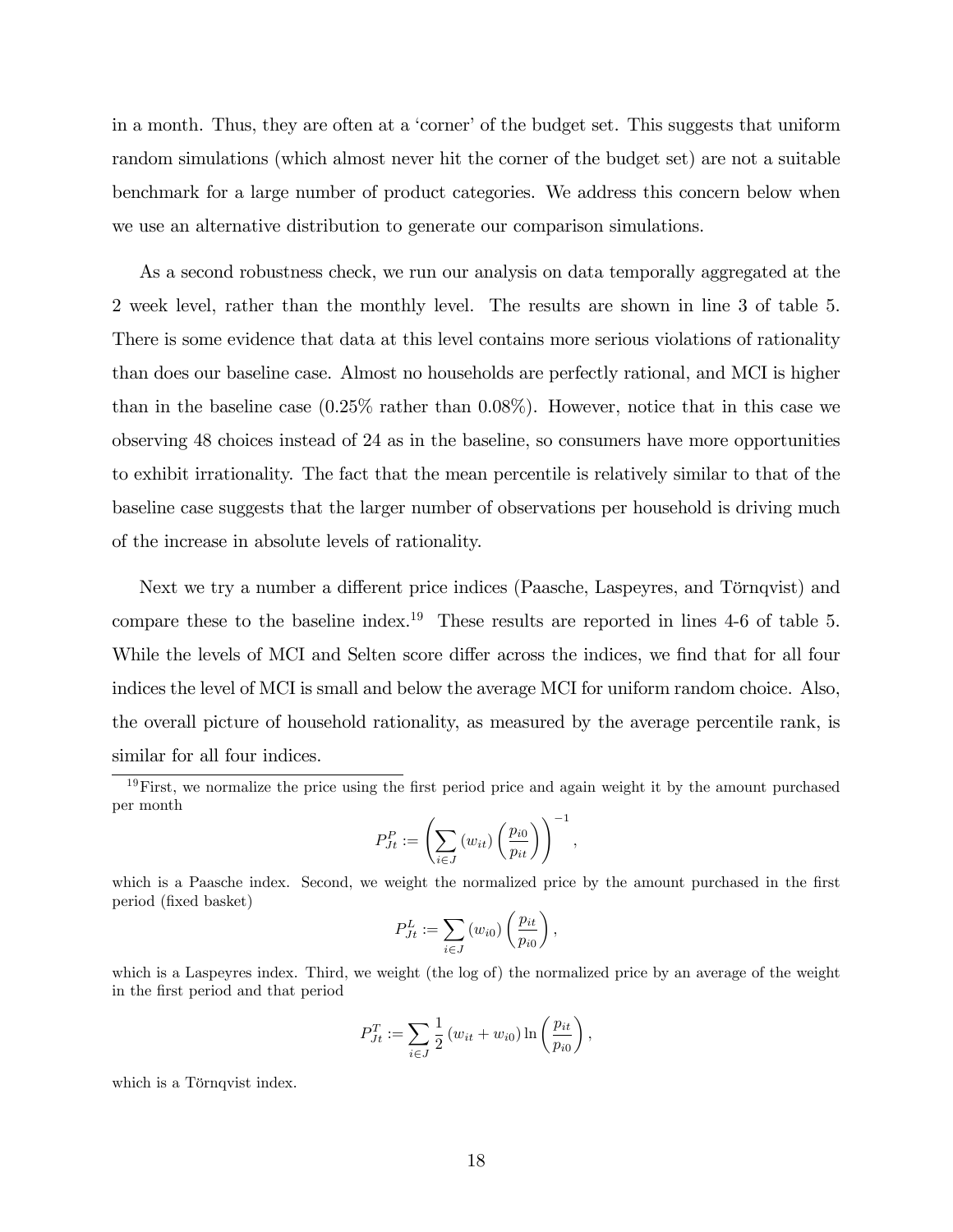#### 3.1.2 Alternative Benchmark

As an additional robustness check, we use an alternative benchmark for the predictive power adjustment. Rather than using choices that are drawn from a uniform random distribution over budget shares, we draw budget shares for each category of goods from the observed distribution of shares across all households and budget sets. With this approach, implausible choices, such as spending all of a household's monthly grocery budget on ice cream, are heavily down-weighted in assessing the performance of a measure. Additionally, the mean and variance of budget shares are allowed to vary across good categories in a manner that mimics the actual data. This alternative benchmark is very similar to the bootstrapping approach of Andreoni, Gillen, and Harbaugh [2013], but differs in that we sample from all chosen budget shares, not just budget shares chosen from identical budget sets.<sup>20</sup>

The results for the baseline data set (in which products are grouped into three categories) are shown on the 7th line of table 5. They show that our consumers are somewhat less rational relative to this benchmark than to the uniformly random benchmark (on average our households fall in the 79th percentile of the simulated distribution with the alternative benchmark, as compared to the 84th percentile with the baseline benchmark). This suggests that the empirical distribution of budget shares is concentrated in regions that are less likely to cause violations of rationality than is the uniform distribution. However, the effect is not dramatic.

On the other hand, the clustering of budget shares in the empirical distribution has a dramatic effect when considering all 38 product categories. With this benchmark, the Selten score becomes -0.15%, meaning that on average, actual index values are less than the benchmark values. Further, the mean percentile is similar to the baseline data set with the same benchmark.

This result shows that classifying revealed preference axioms as demanding or undemanding according to Seltenís measure can depend heavily on how the benchmark is determined. Which benchmark is more appropriate for our data set? The benchmark based on all pos-

 $^{20}$ See Andreoni, Gillen, and Harbaugh [2013] for a thorough review of alternative benchmarks.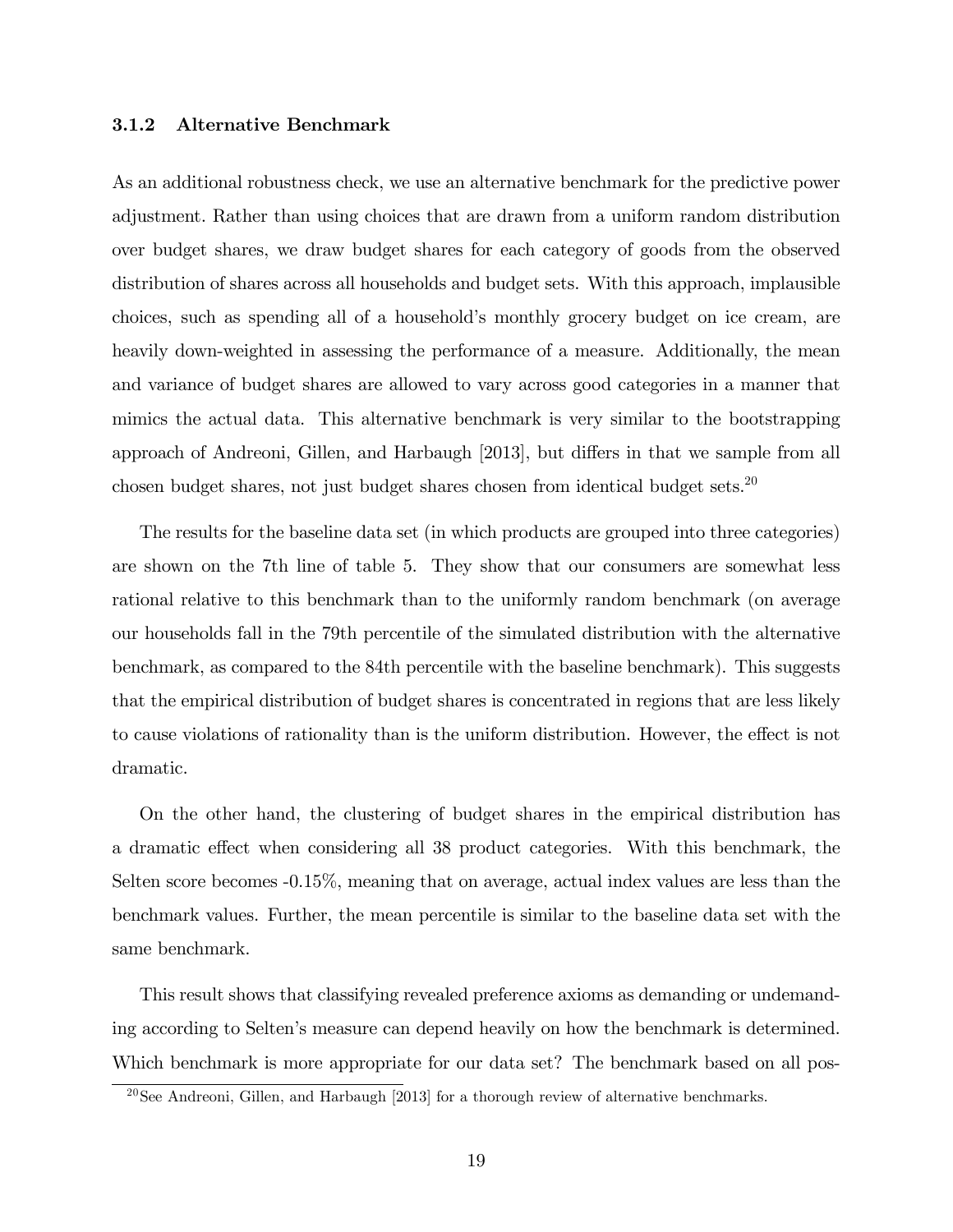sible choices has two potentially large disadvantages relative to the target area based on all realized choices: 1) it considers budget shares that are almost inconceivable (such as spending all income on just one category) and 2) it gives the same mean and variance to the budget shares of all good categories. There is strong evidence that the latter is not true for the households in our data set. By looking at actual budget shares, we learn that some good categories command a much larger share of a household's budget on average. For example, 17 good categories have an average budget share of less than 1%, while 3 have an average budget share over 12%. In addition, the set of chosen budget shares has much higher variance than an equally sized set of random budget shares. For chosen budget shares, the average standard deviation across good categories is 5.4%, and the maximum standard deviation for any single good category is 16.0% (for milk). For an equally sized set of random budget shares, the average standard deviation across good categories is 2.7%, and the maximum standard deviation for any single good category is just 2.8%.

On the other hand, it only makes sense to use realized choices as a benchmark when there are enough unique sets of budget shares to encompass a wide range of choices. Otherwise, the target is impossibly small (no likely choices consistent with revealed preference axioms) or impossibly large (all likely choices are consistent with revealed preference axioms). For our data set, out of the 23,448 chosen budget shares, there are 23,241 unique vectors of budget shares.

## 3.2 Are Some Households More Rational than Others?

We next examine to what extent demographic variables can explain differences in the level of rationality between households. We do this by regressing MCI and the Selten score for each household on dummy variables for the demographic variables available in the data: the age and education of household heads, household income, household size, and the number of household heads. Table 6 reports the results of these OLS regressions.<sup>21</sup>

 $^{21}$ Excluded categories are the youngest and least educated household heads; the smallest and lowest income households; and households with just one household head.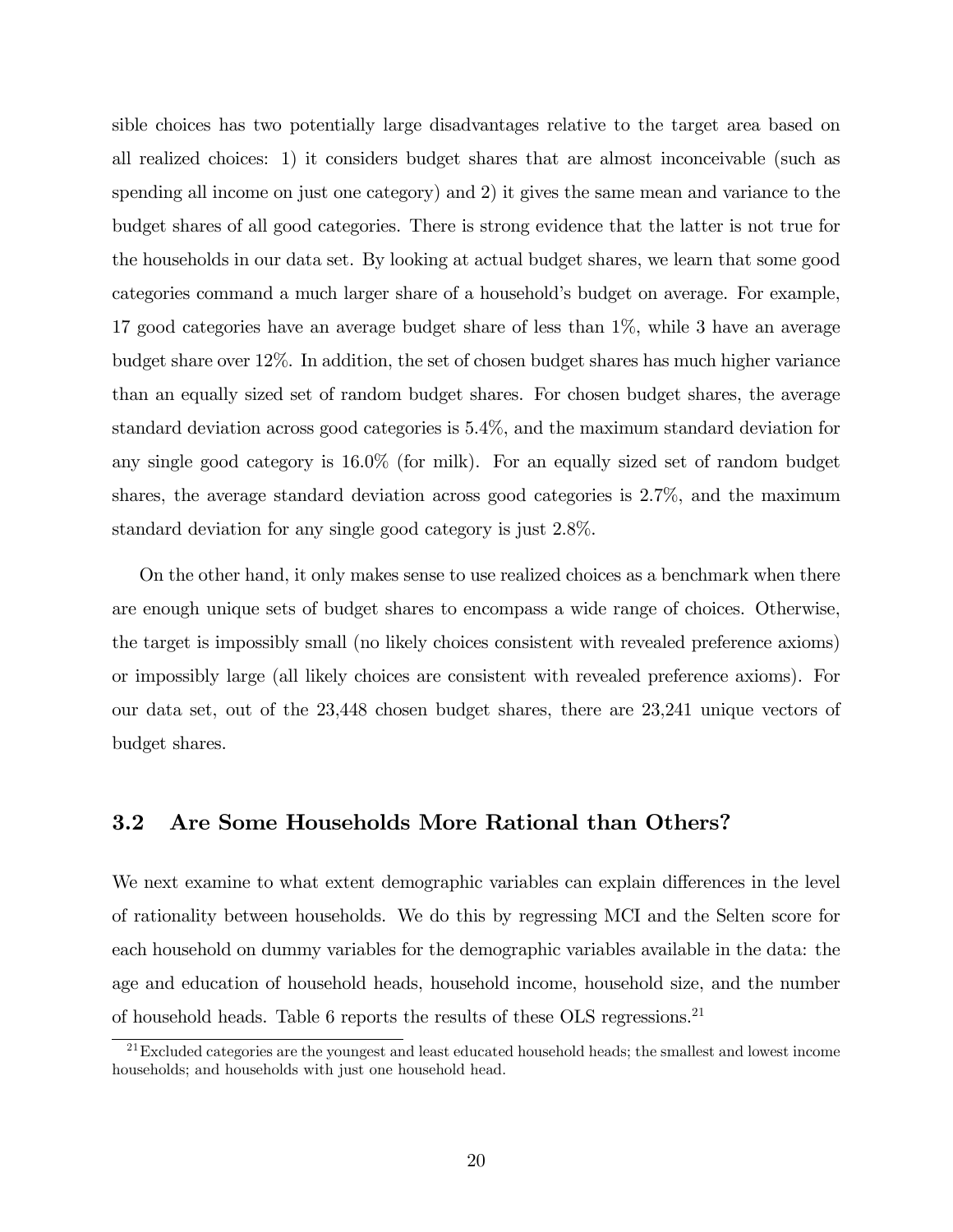#### TABLE 6 ABOUT HERE

When the dependent variable is the raw MCI value, our results are similar to those found in Echenique, Lee, and Shum  $[2011]$ . First, all coefficients point in same direction as those in Echenique, Lee, and Shum [2011]. Households with heads over 35 are less rational than those under 35, and households with more than 2 members are more rational than those with those with less. Household with at least a high school education are more rational than those without, and those that earn more than \$20,000 are more rational than those that earn less than this amount.<sup>22</sup> Second, while none of our coefficients are significant, the lowest p-value is found on the coefficient that indicates the difference between the middle income and low income households (a p-value of 0.16), in line with Echenique, Lee, and Shum [2011].

However, the dependent variable that we are most interested in is the Selten score for each household, rather than the raw MCI value. This is important because there might be systematic differences between groups in the predictive power of the rationality measures. For example, different groups might have different numbers of intersecting budget lines. This could lead to differences in the underlying raw index values that have nothing to do with differences in the rationality of these groups.

Using the Selten score, we find that household of retirement age are more rational than the youngest households, those with multiple members are more rational than those with one, and that households with two heads are more rational than those with single heads. These results demonstrate the importance of using the Selten score, rather than the raw index values, to explore demographic differences. First, none of the coefficients are significant if we use raw index values. Second, the coefficient on the oldest households reverses direction, suggesting that the oldest households are more rational than the youngest households, and this coefficient is significant at the  $10\%$  level. This result is sensible if the additional time and effort that seniors put into shopping (as documented by Aguiar and Hurst [2007]) allows them to make more consistent choices.<sup>23</sup>

 $22$ Note that, as in Echenique, Lee, and Shum [2011], these relationships are not monotonic.

<sup>&</sup>lt;sup>23</sup>However, the finding in Aguiar and Hurst [2007] that seniors search out lower prices challenges our assumption that all households face the same prices.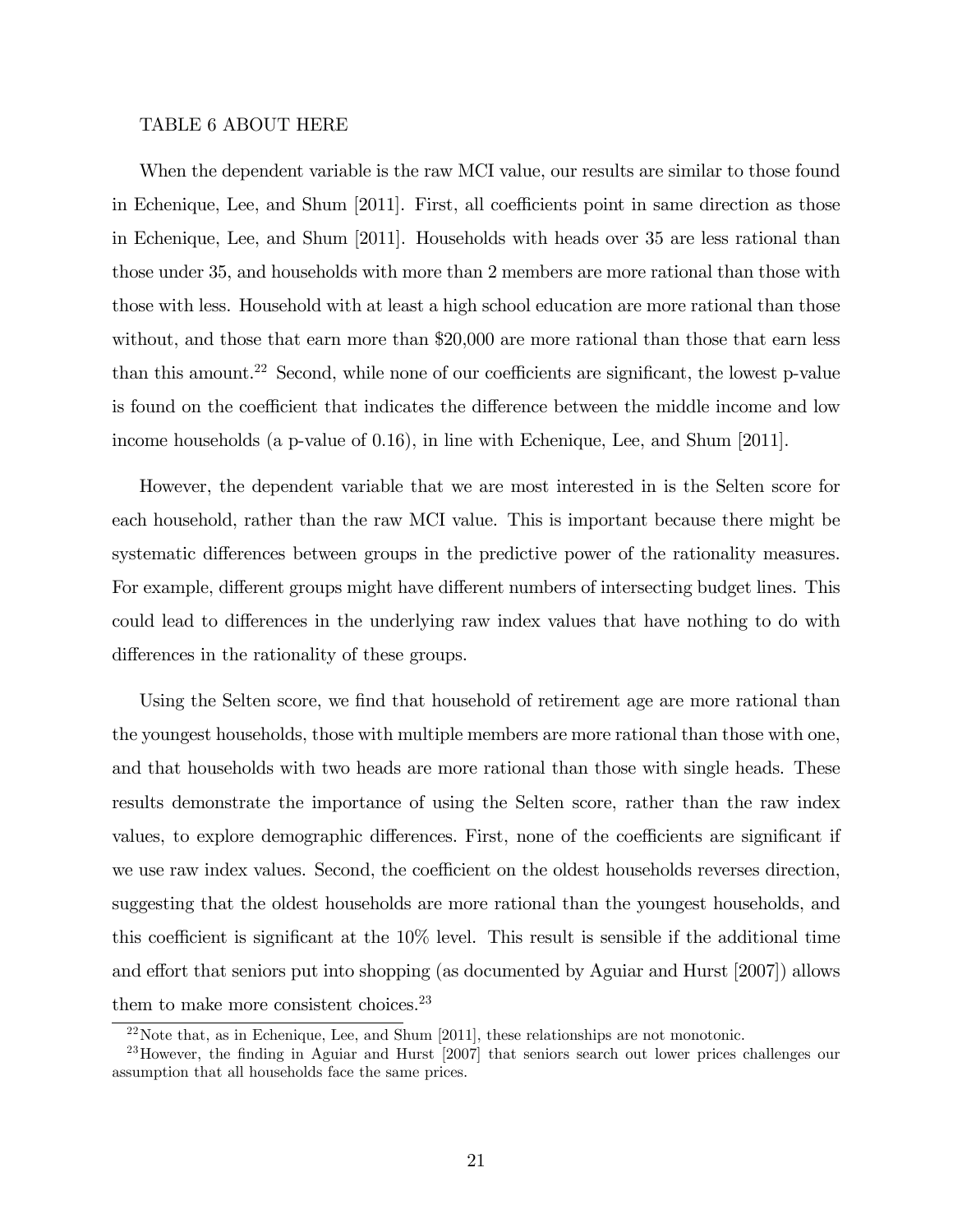One interesting result from the regression analysis regards the rationality of households with a single head. A significant literature has developed to examine the conditions under which aggregation of preferences within the household can lead to 'irrational' choices at the household level (see for example Cherchye, De Rock, Sabbe, and Vermeulen [2008]). Intuitively, in households with more than one head, different household heads may have different preferences. Depending on how these preferences are aggregated, this may lead to cyclic choice behavior at the household level. Thus, we would expect households with a single head to be more rational than households with more than one head. In fact, looking at the third column of table 6 we find precisely the opposite: households with a single head have Selten scores that are *worse* than those of households with more than one head. This suggests either that bargaining between household heads is not an important cause of irrational choices, or that there is some unobserved factor affecting single head households that makes them more prone to irrationality. One possibility is that households with more than one head have more time to devote to shopping, and so make more rational choices.<sup>24</sup>

Finally, we also perform the same regression analysis using AEI. As shown in last column of table 6, the broad message is similar across the measures, especially where the coefficients are significant.

# 4 Comparison to Existing Empirical Literature

There is a small existing literature that measures the degree of rationality in field settings.<sup>25</sup> Early papers made use of repeated cross sectional data, rather than panels. For example, Famulari [1995] uses repeated cross sectional data aggregated by demographic characteristic to test the joint hypotheses of rationality and homogeneity.<sup>26</sup> Using the proportion of pairwise comparisons that violate GARP as a measure, Famulari finds that rationality does relatively well: only 0.7% of comparisons violate GARP, though, as the author points out,

 $^{24}$ When we consider the robustness checks of section 3.1.1, the regression results are little changed.

<sup>25</sup>Andreoni and Miller [2002] and Choi, Gale, Fisman, and Kariv [2007] test the degree of rationality in laboratory experiments.

<sup>&</sup>lt;sup>26</sup>See also Blundell, Browning, and Crawford [2003] and Hoderlein and Stoye [2014], which make use of repeated cross sections.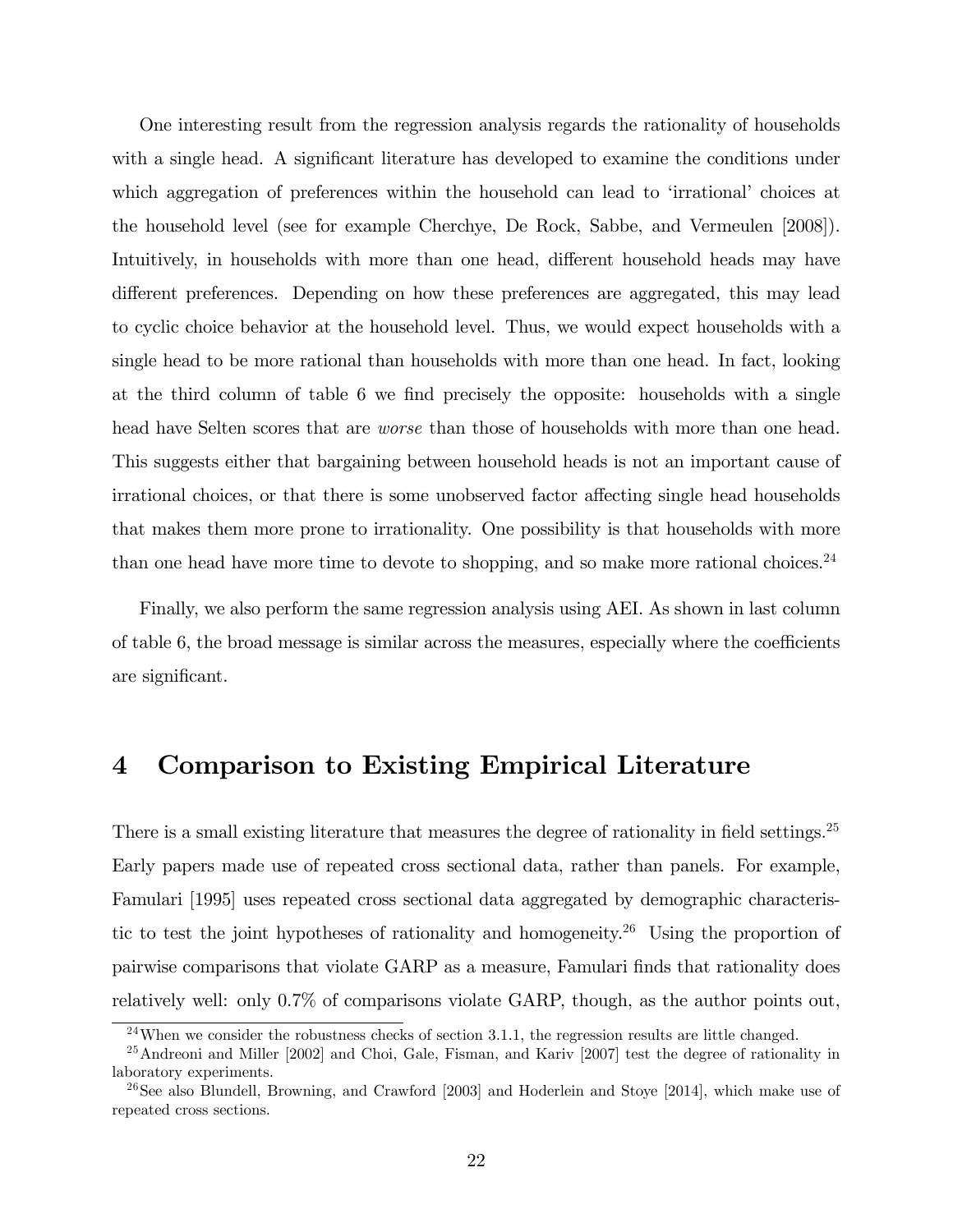this is in part due to low power. Hoderlein [2013] takes a somewhat different approach, using techniques to control for unobserved heterogeneity to test integrability conditions using cross sectional data from the British Family Expenditure Survey. He finds that the rationality assumption is acceptable for a large fraction of the population (see also Hoderlein and Stoye [2014]). Kitamura and Stoye [2013] extend this approach to stochastic choice.

Beatty and Crawford [2011] examine the predictive power of reveled preference tests using a panel of Spanish consumption data. For the data set they examine, the pass rate for GARP is high (95.7%), but the average target area is also large (91.2%). From this they conclude that GARP is not very demanding.

More recently, Echenique, Lee, and Shum [2013] apply their money pump measure to scanner data and study the effect of demographic variables on the degree of irrationality. They find that most households violate GARP  $(80\%)$ , with an average money pump cost of about 6% of total expenditure. They also point out that the power of these tests is low, but come to the conclusion that this is because the random benchmark is unsuitable. They find that younger, richer, more educated, and larger households have higher rationality values. They do not consider power adjusted measures, which we show can deliver different results.

Choi, Kariv, Müller, and Silverman [2014] collect data from field experiments on choices over lotteries from a panel of over 2,000 Dutch subjects. They find that rationality is significantly higher in subjects than under the random benchmark. They also find significant differences in rationality between demographic groups, with high income, high education, male, and younger subjects showing higher levels of consistency.

# References

Afriat, Sydney, "The Construction of a Utility Function from Demand Data", *International* Economic Review 8 (1967), 67-77.

Afriat, Sydney, "On a system of inequalities in demand analysis: an extension of the classical methodî, International Economic Review 14 (1973), 460-472.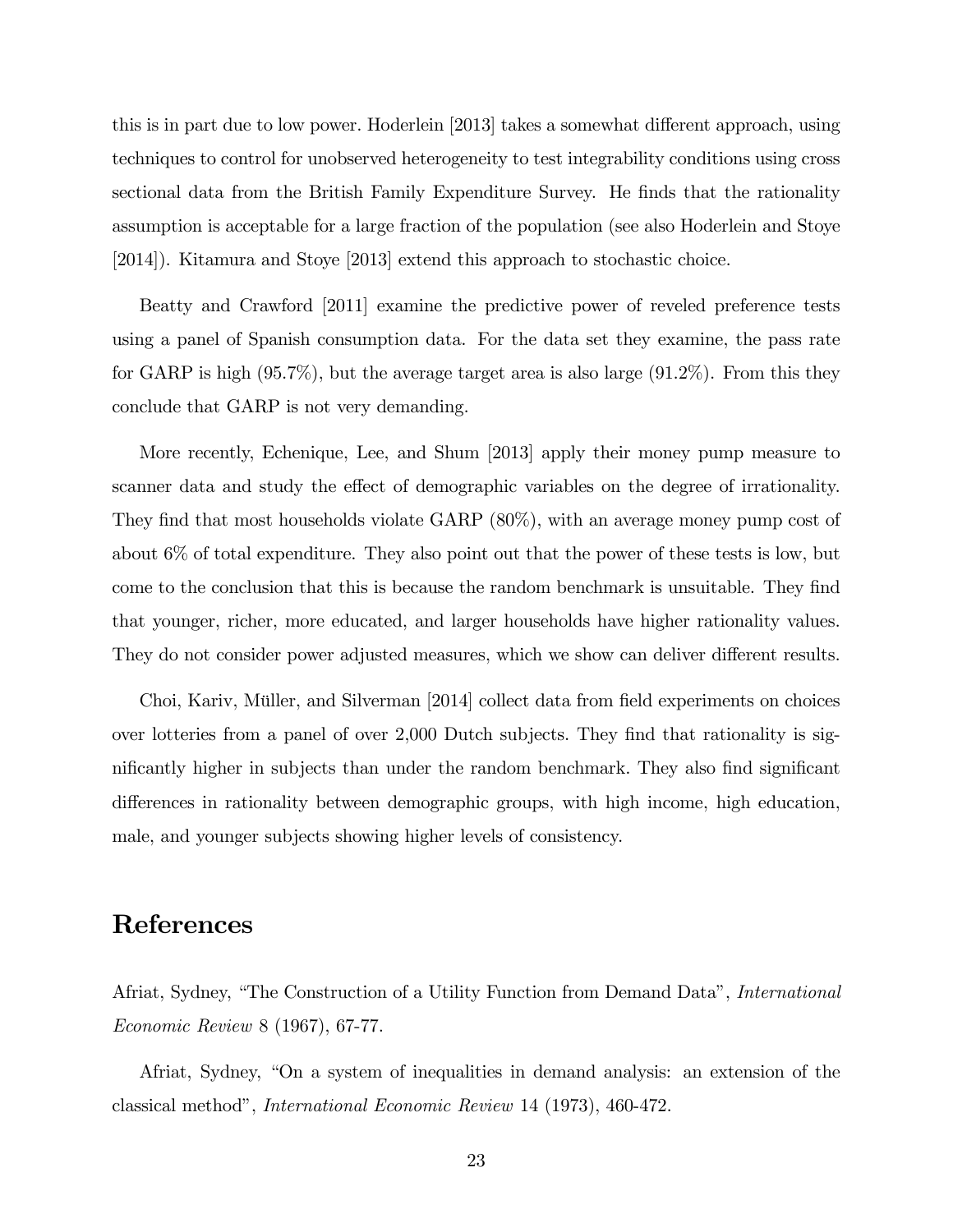Aguiar, Mark and Erik Hurst, "Life-Cycle Prices and Production", American Economic Review 97:5 (2007), 1533-1559.

Andreoni, James and John H. Miller, "Giving According to GARP: An Experimental Test of the Consistency of Preferences for Altruismî, Econometrica 70:2 (2002), 737-753.

Andreoni, James, Benjamin Gillen, and William Harbaugh, "The Power of Revealed Preference Tests: Ex-Post Evaluation of Experimental Design", Unpublished (2013).

Apesteguia, Jose, and Miguel Ballester, "A Measure of Rationality and Welfare", *Journal* of Political Economy forthcoming (2015).

Beatty, Timothy and Ian Crawford, "How Demanding is the Revealed Preference Approach to Demand?", American Economic Review 101:6 (2011), 2782-2795.

Blow, Laura, Martin Browning, and Ian Crawford, "Revealed Preference Methods for the Consumer Characteristics Model" Review of Economic Studies 75 (2008), 371-389.

Blundell, Richard, Martin Browning, and Ian Crawford, "Nonparametric Engel Curves and Revealed Preference", *Econometrica* 71:1 (2003), 205-240.

Bronars, Stephen, "The Power of Nonparametric Tests of Preference Maximization", Econometrica 55:3 (1987), 693-698.

Caprara, Alberto, Paolo Toth, and Matteo Fischetti, "Algorithms for the Set Covering Problemî, Annals of Operations Research 98 (2000), 352-371.

Cherchye, Laurens, Bram De Rock, Jeroen Sabbe, and Frederic Vermeulen, "Nonparametric Tests of Collectively Rational Consumption Behavior: An Integer Programming Procedure", Journal of Econometrics 147 (2008),  $258-265$ .

Cherchye, Laurens, Bram De Rock, Bart Smeulders, and Frits C. R. Spieksma, "The Money Pump as a Measure of Revealed Preference Violations: A Comment", *Journal of* Political Economy 121:6 (2013), 1248-1258.

Cherchye, Laurens, Ian Crawford, Bram De Rock, and Frederic Vermeulen, "The Revealed Preference Approach to Demand", Contributions to Economic Analysis 288 (2009),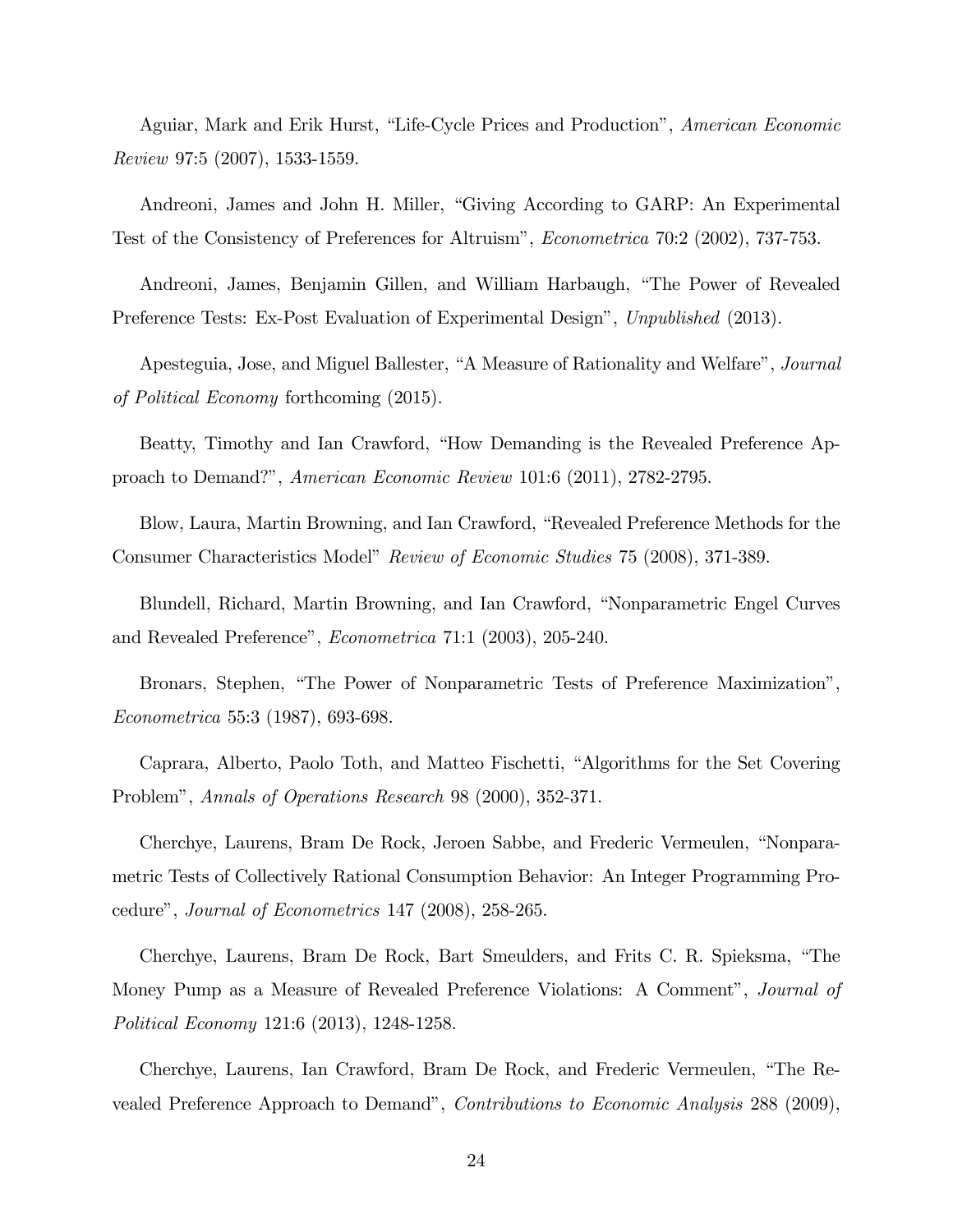247-279.

Choi, Syngjoo, Douglas Gale, Raymond Fisman, and Shachar Kariv, "Consistency and Heterogeneity of Individual Behavior under Uncertainty", American Economic Review 97:5 (2007), 1921-1938.

Choi, Syngjoo, Shachar Kariv, Wieland Müller, and Dan Silverman, "Who Is (More) Rational?î, American Economic Review, 104:6 (2014), 1518-50.

Crawford, Ian. and Krishna Pendakur, "How Many Types Are There? A Simple, Theory-Consistent Approach to Unobserved Heterogeneity", *Economic Journal* 123:567 (2013), 77-95.

Echenique, Federico, Sangmok Lee, and Matthew Shum, "The Money Pump as a Measure of Revealed Preference Violationsî, Journal of Political Economy 119:6 (2011), 1201-23.

Erickson, Tim and Ariel Pakes, "An Experimental Component Index for the CPI: From Annual Computer Data to Monthly Data on Other Goods", American Economic Review 101:5 (2011), 1707-1738.

Famulari, Melissa, "A Household-Based, Nonparametric Test of Demand Theory", Review of Economics and Statistics 77:2 (1995), 371-382.

Garey, Michael. R. and David. S. Johnson, "Computers and Intractability: A Guide to the Theory of NP-Completeness", (1979), New York: W.H. Freeman.

Gross, John, "Testing Data for Consistency with Revealed Preference", Review of Economics and Statistics 77:4 (1995), 701-710.

Houthakker, Hendrick S., "Revealed preference and the utility function", *Economica* 17 (1950), 159-174.

Houtman, Martijn, and Julian A. H. Maks, "Determining all Maximal Data Subsets Consistent with Revealed Preference", *Kwantitative Methoden* 19 (1985), 89-104.

Hoderlein, Stefan, "How Many Consumers Are Rational?", Journal of Econometrics 164:2 (2011), 294-309.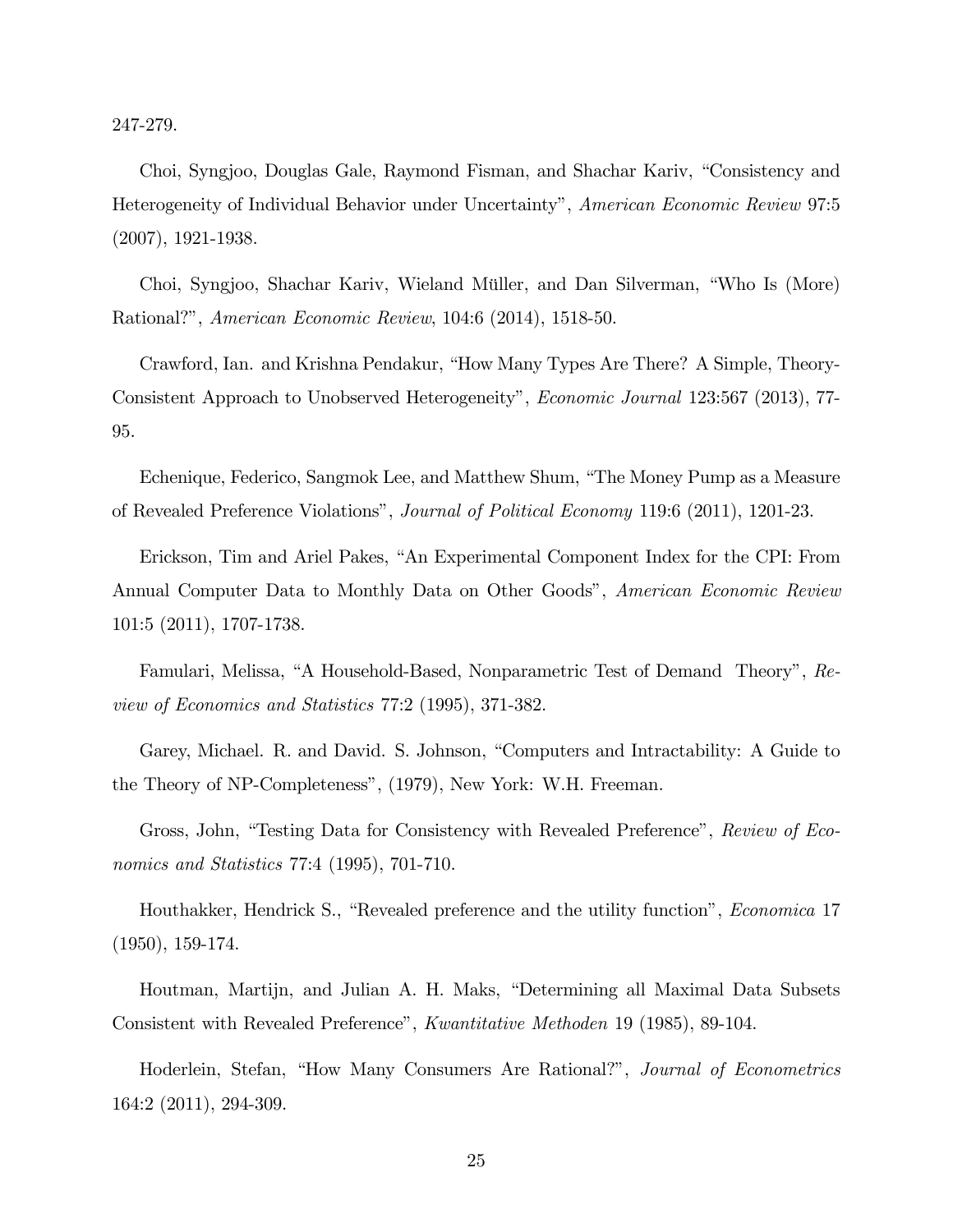Hoderlein, Stefan, and Jorg Stoye, "Revealed Preferences in a Heterogeneous Populationî, Review of Economics and Statistics 96:2 (2014), 197-213.

Koo, Anthony, "An Empirical Test of Revealed Preference Theory", *Econometrica* 31:4 (1963), 646-664.

Kitamura, Yuichi and Jorg Stoye, "Nonparametric analysis of random utility models: testingî, CeMMAP working papers CWP36/13, Centre for Microdata Methods and Practice, Institute for Fiscal Studies (2013).

Richter, Marcel, "Revealed Preference Theory", *Econometrica* 34:3 (1966), 635-645.

Samuelson, Paul, "A Note on the Pure Theory of Consumers' Behaviour", *Economica* 5 (1938), 61-71.

Selten, Reinhard, "Properties of a Measure of Predictive Success", *Mathematical Social* Sciences 21:2 (1991), 153-167.

Smeulders, Bart, Laurens Cherchye, Bram De Rock, and Frits Spieksma, "Goodness of Fit Measures for Revealed Preference Tests: Complexity Results and Algorithmsî, ACM Transactions on Economics and Computation 2:1 (2014), 3.

Varian, Hal R., "The Nonparametric Approach to Demand Analysis", *Econometrica* 5:4 (1982), 945-973.

Varian, Hal R., "Nonparametric analysis of optimizing behavior with measurement error", Journal of Econometrics 30 (1985), 445-458.

Varian, Hal R., "Goodness-of-Fit for Revealed Preference Tests", Unpublished (July 1993).

Varian, Hal R., "Revealed Preference", In Samuelsonian Economics and the Twenty-First Century, editors Michael Szenberg, Lall Ramrattan and Aron A. Gottersman (2006) Oxford University Press, USA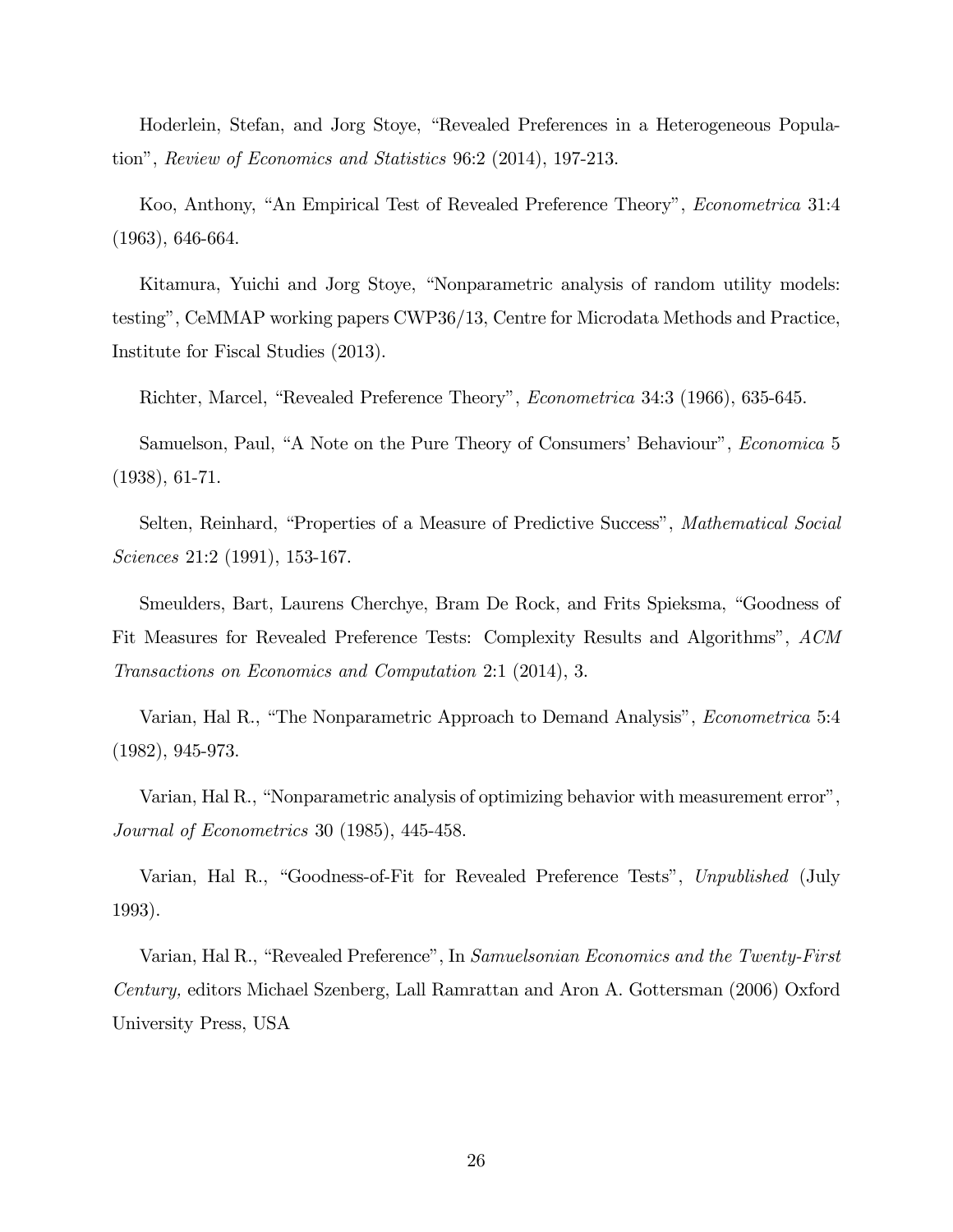| Obs.         | Prices |                                   | Quantities |                | Cost of bundle |       |         |
|--------------|--------|-----------------------------------|------------|----------------|----------------|-------|---------|
|              |        | Good 1 Good 2 Good 1 Good 2 $q_x$ |            |                |                | $q_u$ | $q_{z}$ |
| $\mathbf x$  | 5      | 5                                 | 5          | 5 <sup>5</sup> | 50             | 45    | 40      |
| $\mathbf{V}$ | 3      | 8                                 | 3          | 6              | 55             | 57    | -29     |
| Z            | 8      | 3                                 |            | $\mathbf{1}$   | 55             | 42    | 59      |

Table 1. Example data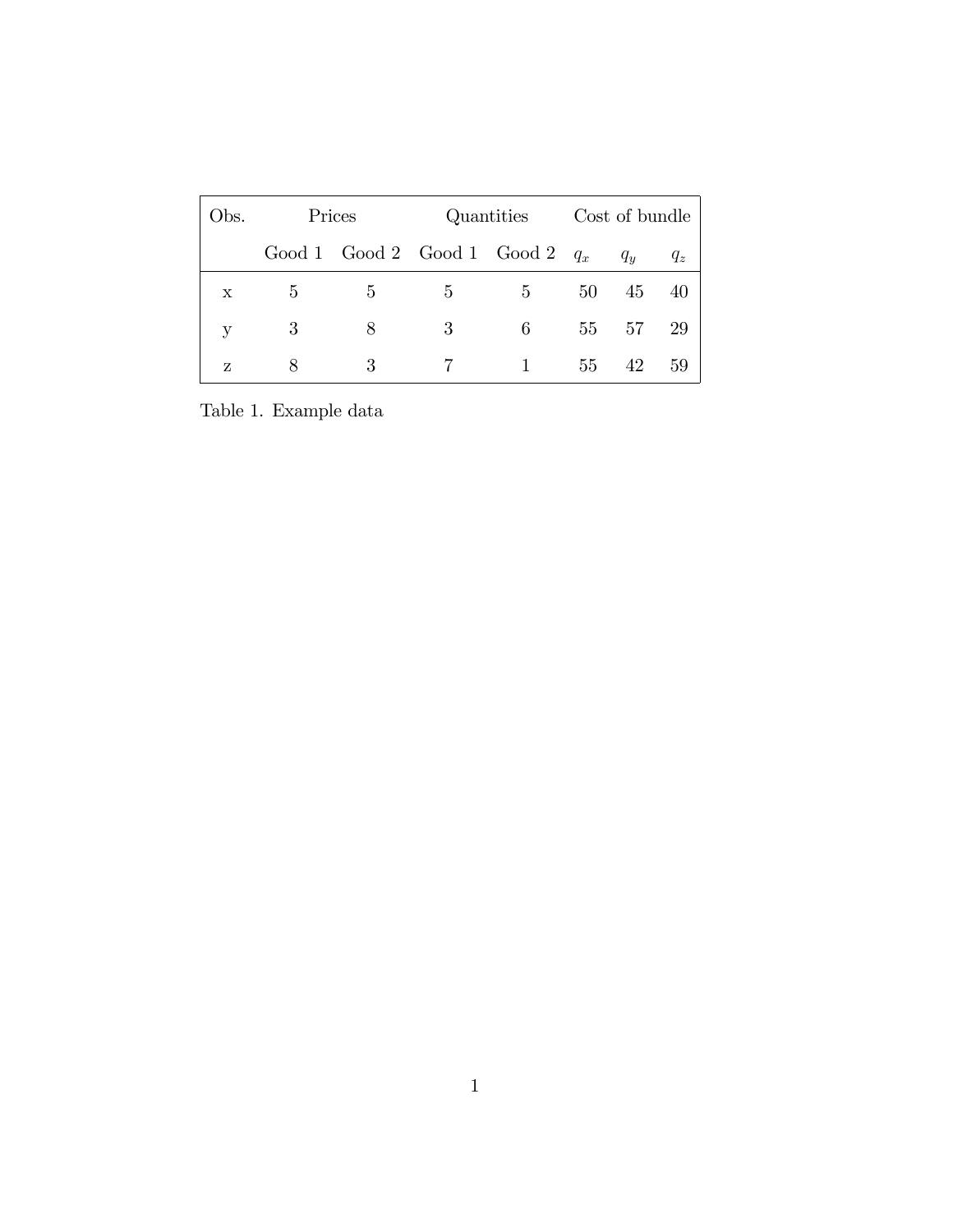| Measure                 | Violation severity | Violation aggregation Complexity |    |
|-------------------------|--------------------|----------------------------------|----|
| Minimum Cost Index      | Minimum cost       | Sum                              | NP |
| Afriat Efficiency Index | Minimum cost       | Maximum                          | P  |
| Houtman-Maks Index      | None               | Sum                              | NP |
| Money Pump Index        | Total cost         | Median or Mean                   | NP |

Table 2. Comparison of measures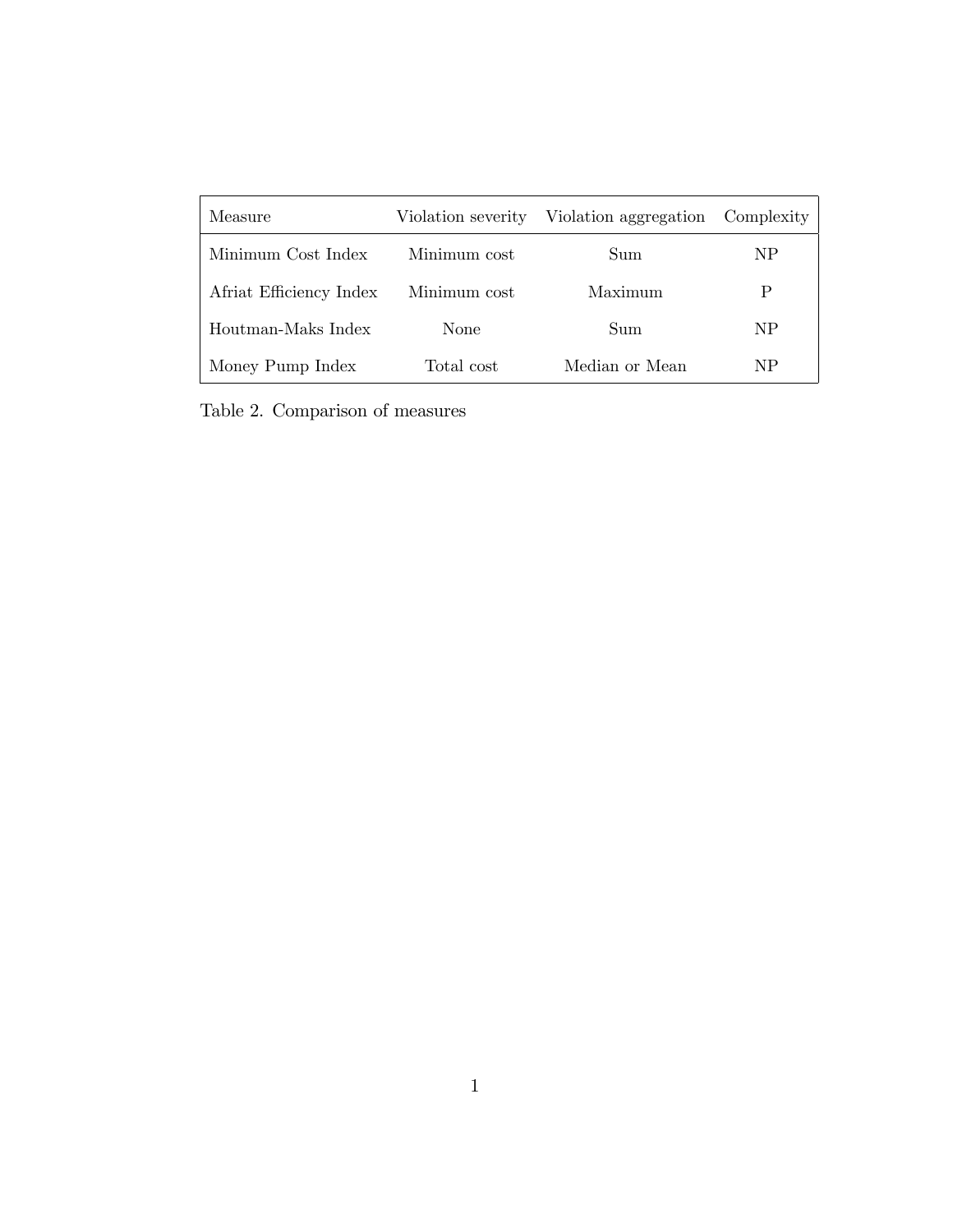| Category                       | Subcategory        | Percentage |
|--------------------------------|--------------------|------------|
| Age of household head(s)       | $<$ 35             | 17%        |
|                                | $≥35$ & <65        | 67%        |
|                                | $\geq 65$          | $16\%$     |
| Household composition          | 1-2 members        | 42\%       |
|                                | 3-4 members        | 41\%       |
|                                | $>4$ members       | 17%        |
| Number of household heads      | 1 head             | 20%        |
|                                | 2 heads            | 80\%       |
| Household income               | $<$ 20 $k$         | 10%        |
|                                | $\geq$ 20k & <45k  | 39%        |
|                                | ${\geq}45\text{k}$ | 51%        |
| Education of household head(s) | No degree          | $5\%$      |
|                                | High school        | 65\%       |
|                                | College            | 30%        |

Table 3. Summary of demographic characteristics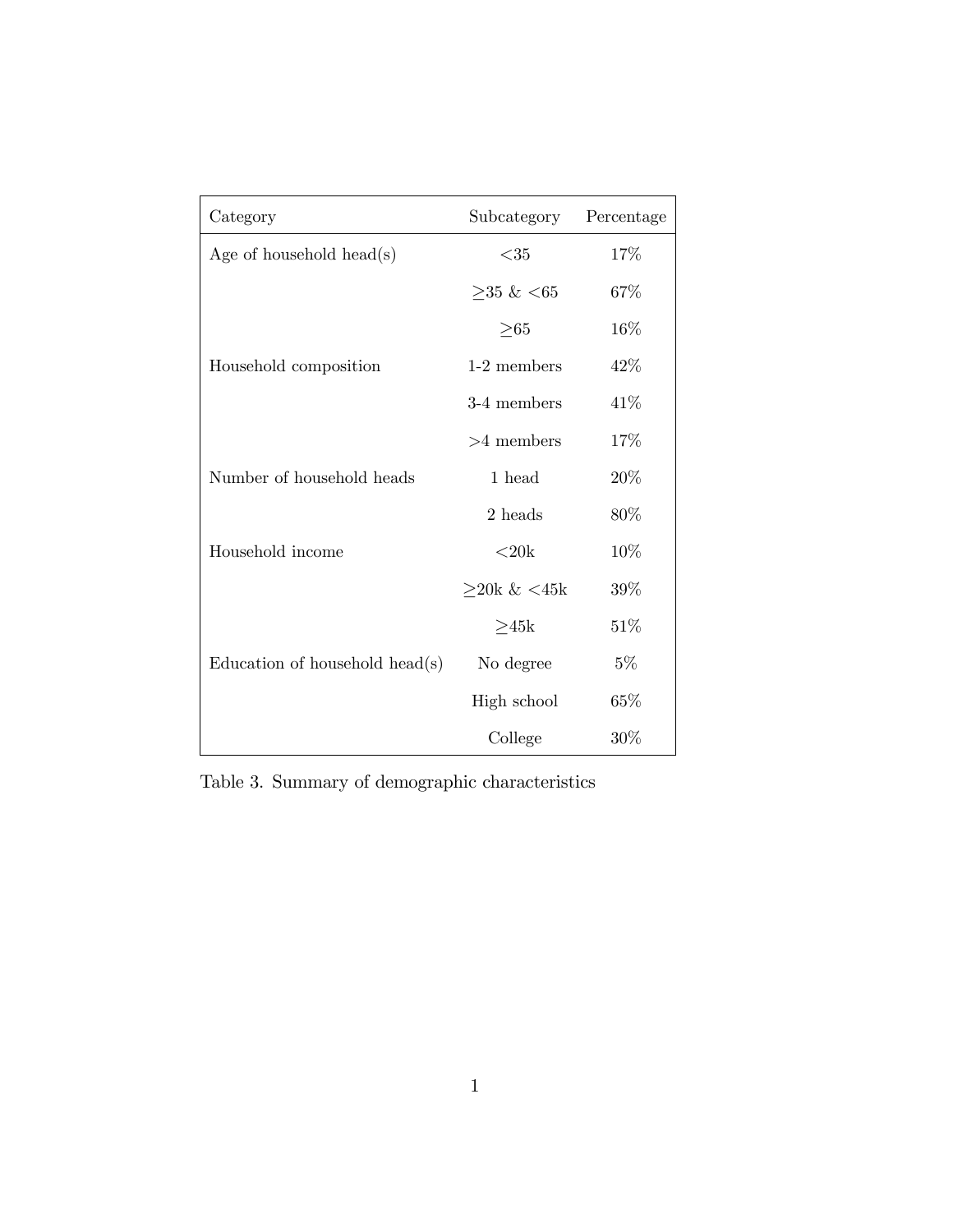|                      |                      | Minimum Cost Index Afriat Efficiency Index |
|----------------------|----------------------|--------------------------------------------|
| Number of households | 977                  | 977                                        |
| Perfectly rational   | 29%                  | 29\%                                       |
| Value                | $0.08\%$ $(0.13\%)$  | 0.99(0.02)                                 |
| Selten score         | $-0.35\%$ $(0.25\%)$ | 0.03(0.02)                                 |
| Percentile           | 84 (21)              | 82 (23)                                    |

Table 4. Summary statistics for the Minimum Cost Index and Afriat Efficiency Index (standard deviations in parentheses)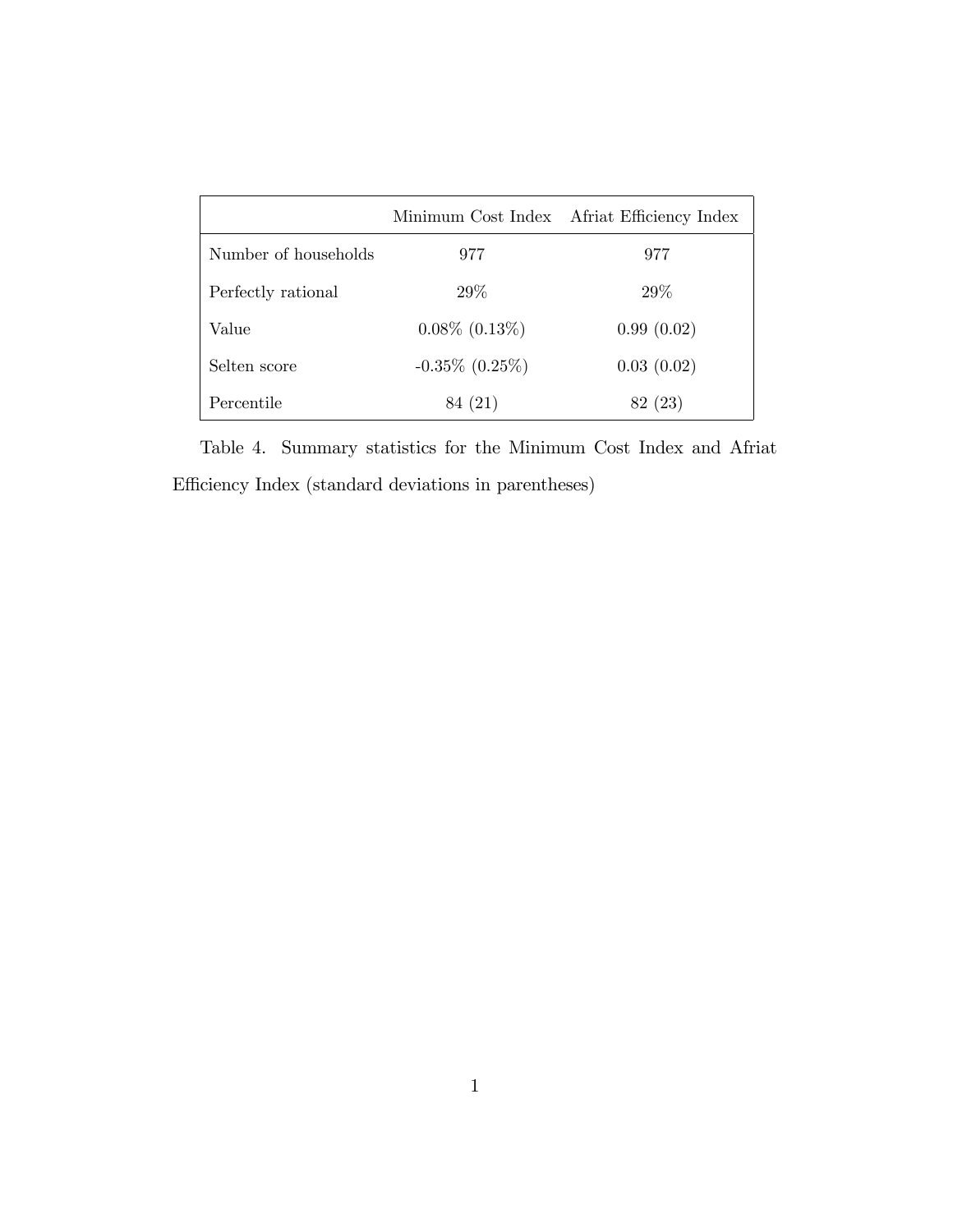|                       | Households | Fully rational | Minimum Cost Index  | Selten score         | Percentile |
|-----------------------|------------|----------------|---------------------|----------------------|------------|
| <b>Baseline</b>       | 977        | 29%            | $0.08\%$ $(0.13\%)$ | $-0.35\%$ $(0.25\%)$ | 84 (21)    |
| 38 Products           | 977        | 24\%           | $0.09\%$ $(0.15\%)$ | $0.06\%$ $(0.14\%)$  | 41(38)     |
| 2 Weeks               | 397        | ${<}1\%$       | $0.25\%$ $(0.25\%)$ | $-0.59\%$ $(0.42\%)$ | 87 (20)    |
| Paasche               | 977        | 44\%           | $0.02\%$ $(0.04\%)$ | $-0.12\%$ (0.08%)    | 84 (22)    |
| Laspeyres             | 977        | 34\%           | $0.04\%$ $(0.07\%)$ | $-0.12\%$ $(0.11\%)$ | 79 (25)    |
| Törnqvist             | 977        | 69%            | $0.22\%$ $(1.02\%)$ | $-0.77\%$ $(1.05\%)$ | 85 (28)    |
| Alternative Benchmark | 977        | 29%            | $0.08\%$ $(0.13\%)$ | $-0.25\%$ $(0.21\%)$ | 79 (24)    |
| $38$ Products $+$     |            |                |                     |                      |            |
| Alternative Benchmark | 977        | 24%            | $0.09\%$ $(0.15\%)$ | $-0.15\%$ $(0.19\%)$ | 73(29)     |

Table 5. Summary statistics for for robustness tests (standard deviations

in brackets)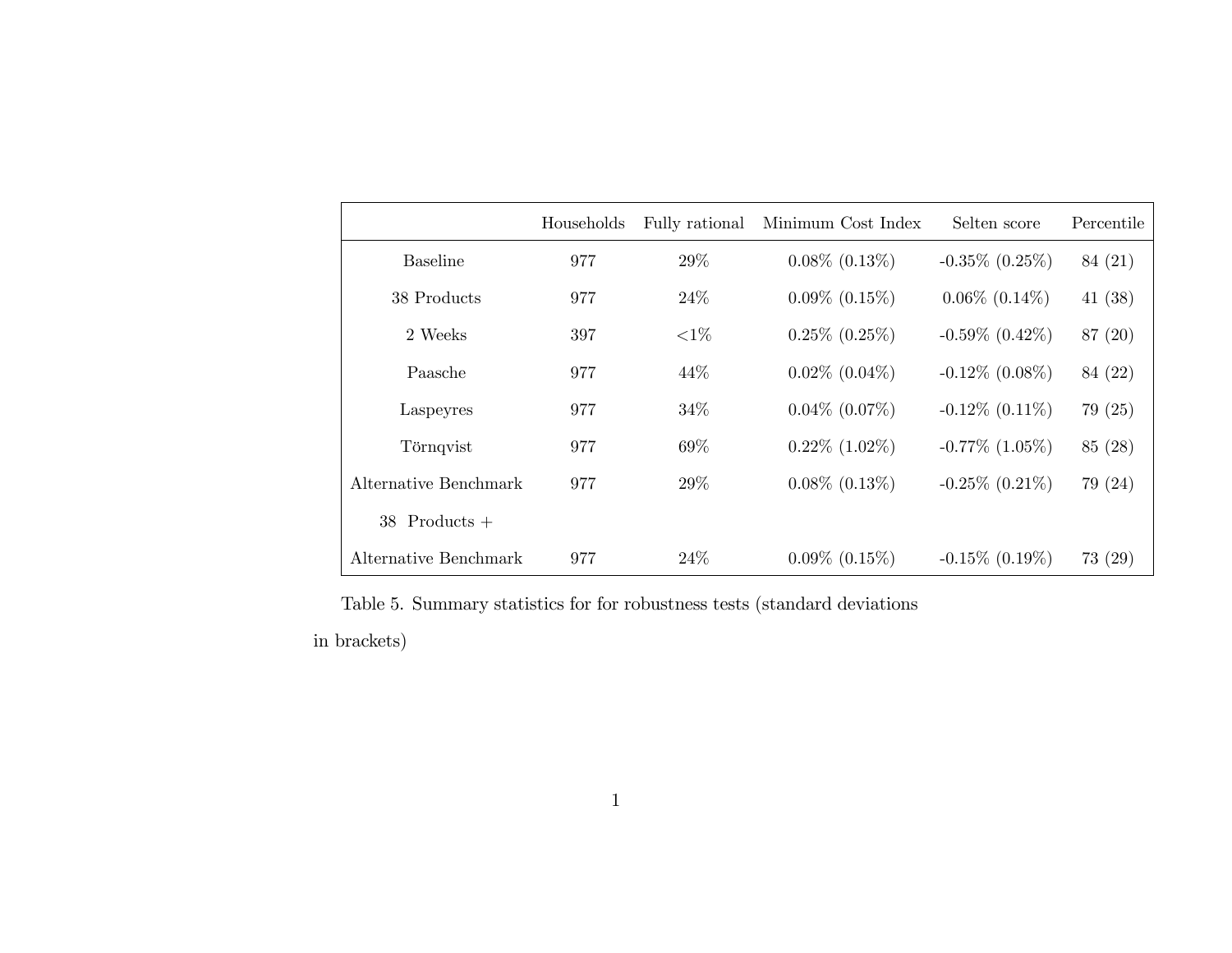|                     | Minimum Cost Index    | Selten score (for MCI)   | Selten score (for AEI)   |
|---------------------|-----------------------|--------------------------|--------------------------|
| Age $\geq 35 \< 65$ | $0.001\%$ $(0.012\%)$ | $0.000\%$ $(0.021\%)$    | $0.186\%$ $(0.222\%)$    |
| Age $\geq 65$       | $0.002\%$ (0.017\%)   | $-0.051\%$ (0.030\%) *   | $0.435\%$ $(0.274\%)$    |
| 3-4 members         | $-0.006\%$ (0.010\%)  | $-0.061\%$ (0.018\%) *** | $0.405\%$ $(0.163\%)$ ** |
| $>4$ members        | $-0.004\%$ (0.014\%)  | $-0.072\%$ (0.029%) **   | $0.386\%$ $(0.233\%)$ *  |
| 2 heads             | $-0.005\%$ (0.010\%)  | $-0.063\%$ (0.019\%) *** | $0.571\%$ (0.180%) ***   |
| $>$ 20k & <45k      | $-0.019\%$ (0.016\%)  | $-0.018\%$ (0.026\%)     | $0.179\%$ $(0.243\%)$    |
| $\geq 45k$          | $-0.015\%$ (0.016\%)  | $-0.010\%$ (0.027\%)     | $0.100\%$ $(0.261\%)$    |
| High school         | $-0.028\%$ (0.030\%)  | $-0.012\%$ (0.048%)      | $0.248\%$ $(0.402\%)$    |
| College             | $-0.008\%$ (0.032\%)  | $0.033\%$ $(0.050\%)$    | $-0.058\%$ $(0.422\%)$   |
| $\mathbf N$         | 977                   | 977                      | 977                      |
| F(9,967)            | 0.83                  | 6.46                     | 3.65                     |
| p-value             | 0.5875                | < 0.001                  | < 0.001                  |
| $\mathbf{R}^2$      | 0.0099                | 0.0523                   | 0.0136                   |

Table 6. OLS Regression of Minimum Cost Index on demographic variables. Robust standard errors in parentheses. ( $*$  indicates significance at  $10\%,$  \*\* at 5%, and \*\*\*  $1\%$  for robust standard errors)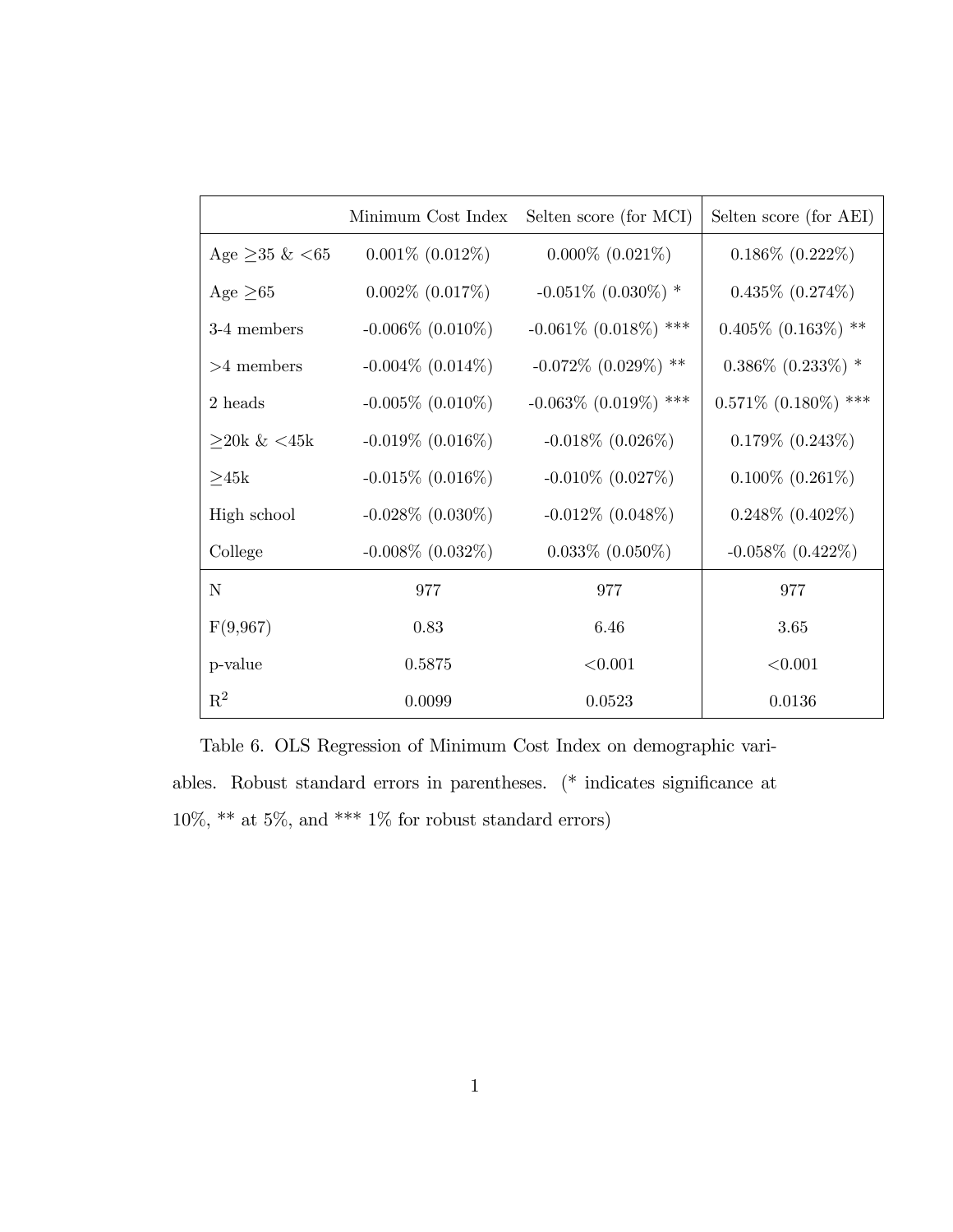

Figure 1. Budget sets for example 1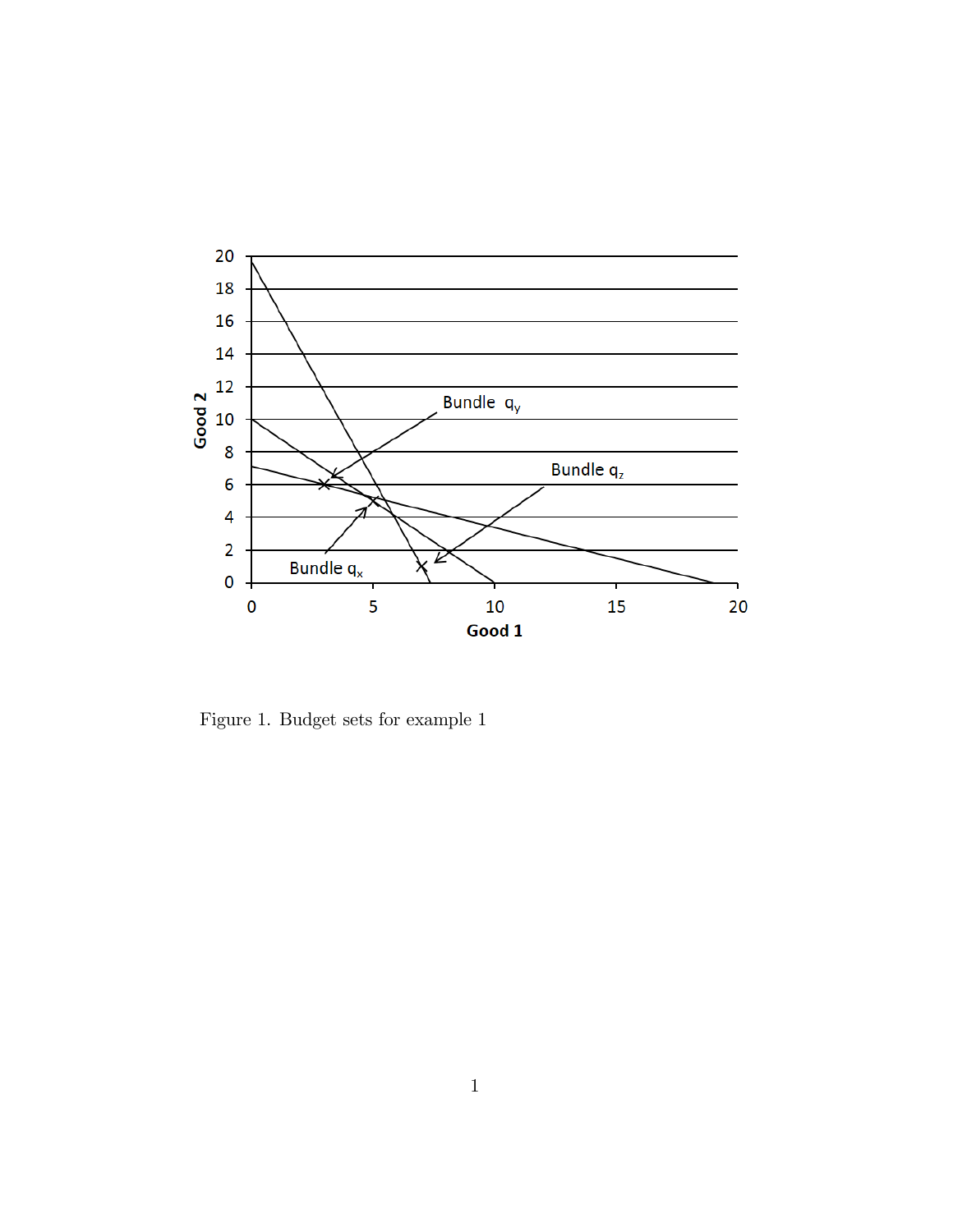

Figure 2: Revealed preference information and associated costs for example 1